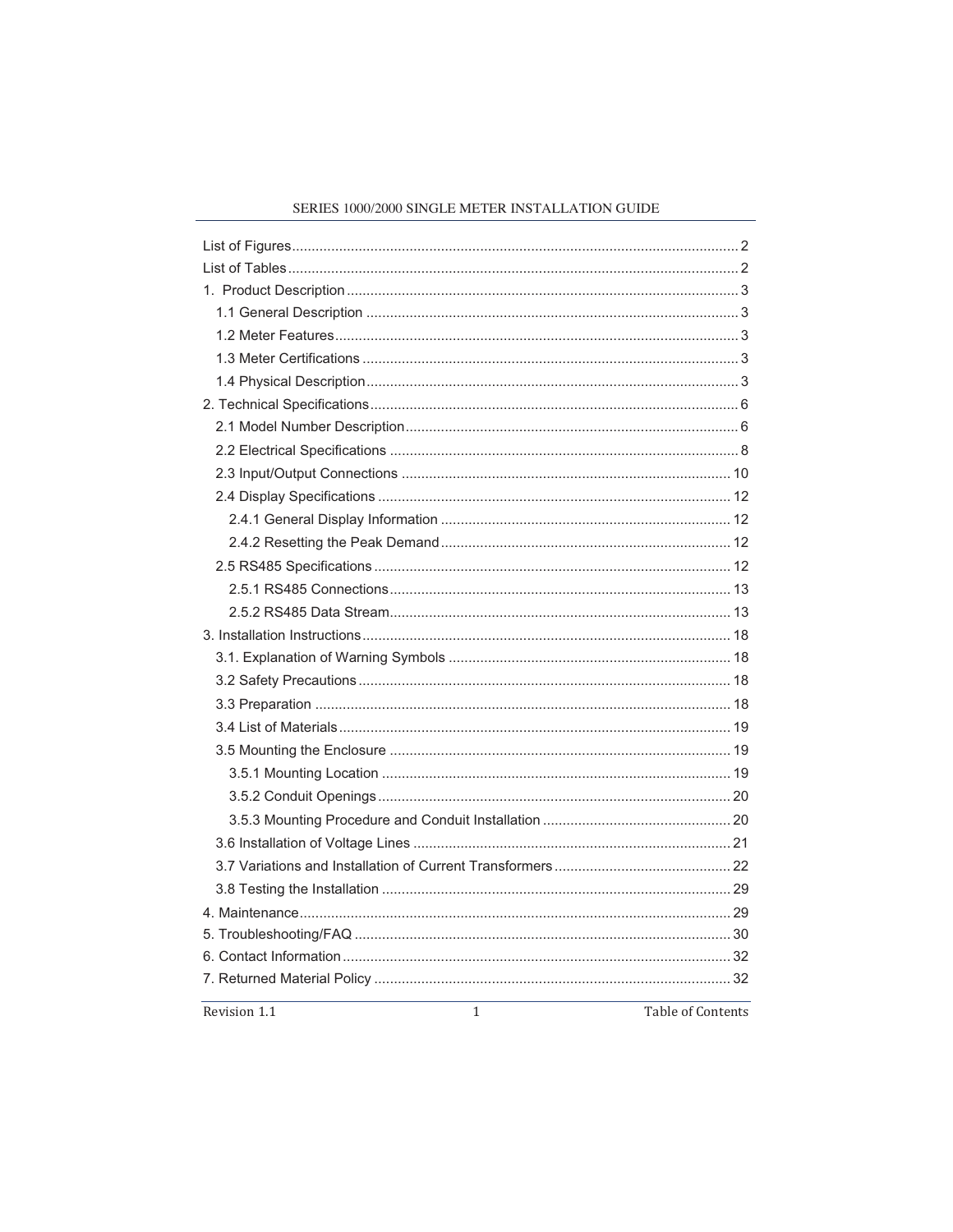#### **List of Figures**

### **List of Tables**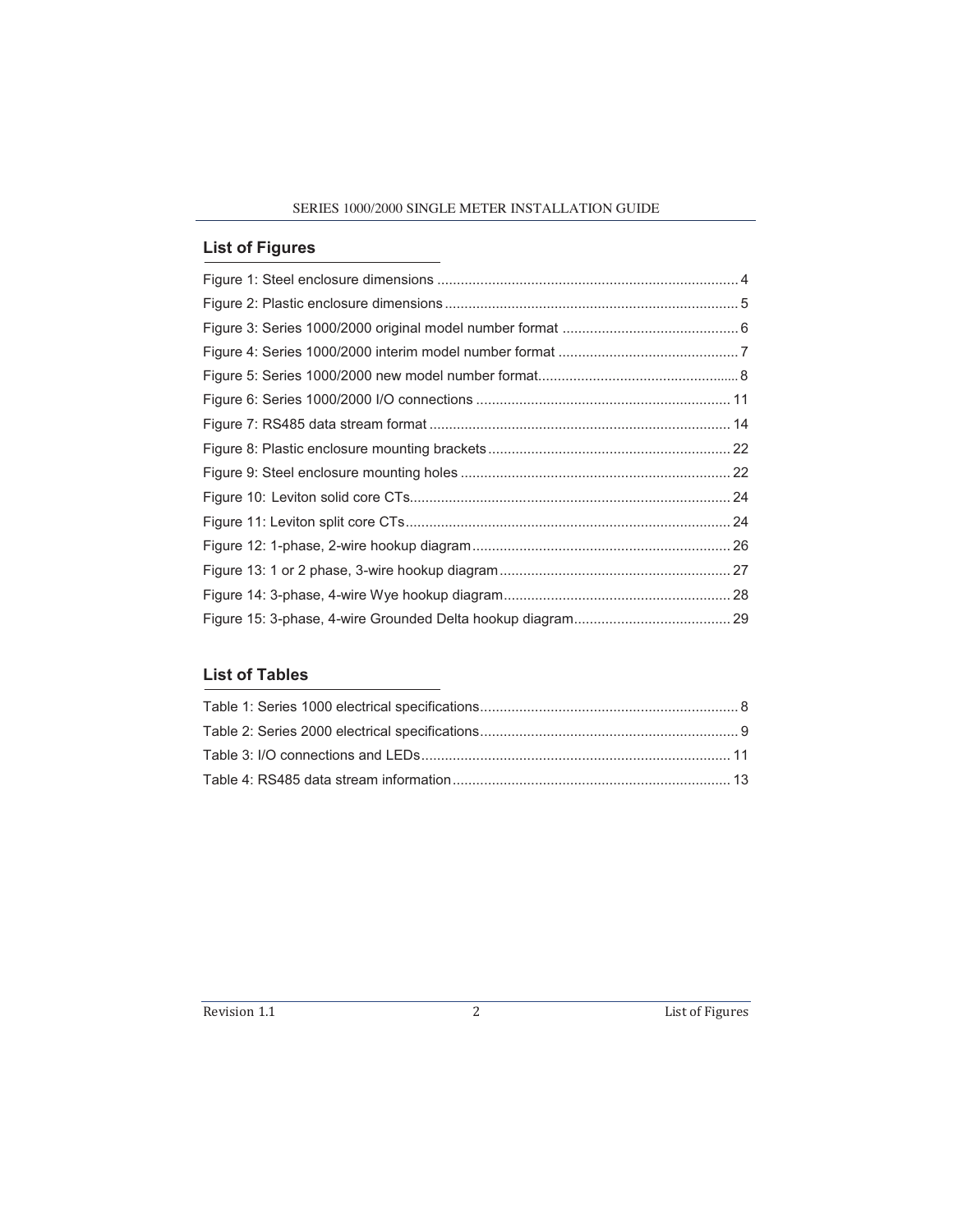#### **1. Product Description**

#### 1.1 General Description

The Leviton Series 1000 and 2000 meters are self-powered; current transformer (CT) rated electronic kilowatt-hour (kWh) meters designed for permanent connection to an electrical service. Series 1000 meters are designed for 1 phase, 2-wire and 1 or 2-phase, 3-wire services, whereas Series 2000 meters are designed for 3-phase, 4-wire services. In addition to metering capabilities, Series 1000 and 2000 meters come with an RS485 communications interface that transmits kWh readings every 5 minutes. This guide is for use with individual Series 1000 and 2000 units.

#### 1.2 Meter Features

- Revenue-grade accuracy with solid-core or easy to install split core CTs
- Built in LCD that displays total kWh and optional demand
- Multiple load monitoring with a single meter
- RS485 communications port
- AMR compatible isolated pulse outputs
- Reverse-phase LED indicator
- 10-year limited warranty

#### 1.3 Meter Certifications

- UL listed in the US and Canada
- Conforms to accuracy requirements set forth in ANSI C12.1

#### 1.4 Physical Description

Single Series 1000 and 2000 meters are available in two enclosures:

- 1. Industrial grade JIC steel enclosure for indoor installations, shown in Figure 1.
- 2. Plastic NEMA 4X enclosures, manufactured by Bud Industries, Inc, shown in Figure 2. Further specifications are available from Bud's website (www.budind.com), part number NBB-15240 with clear cover.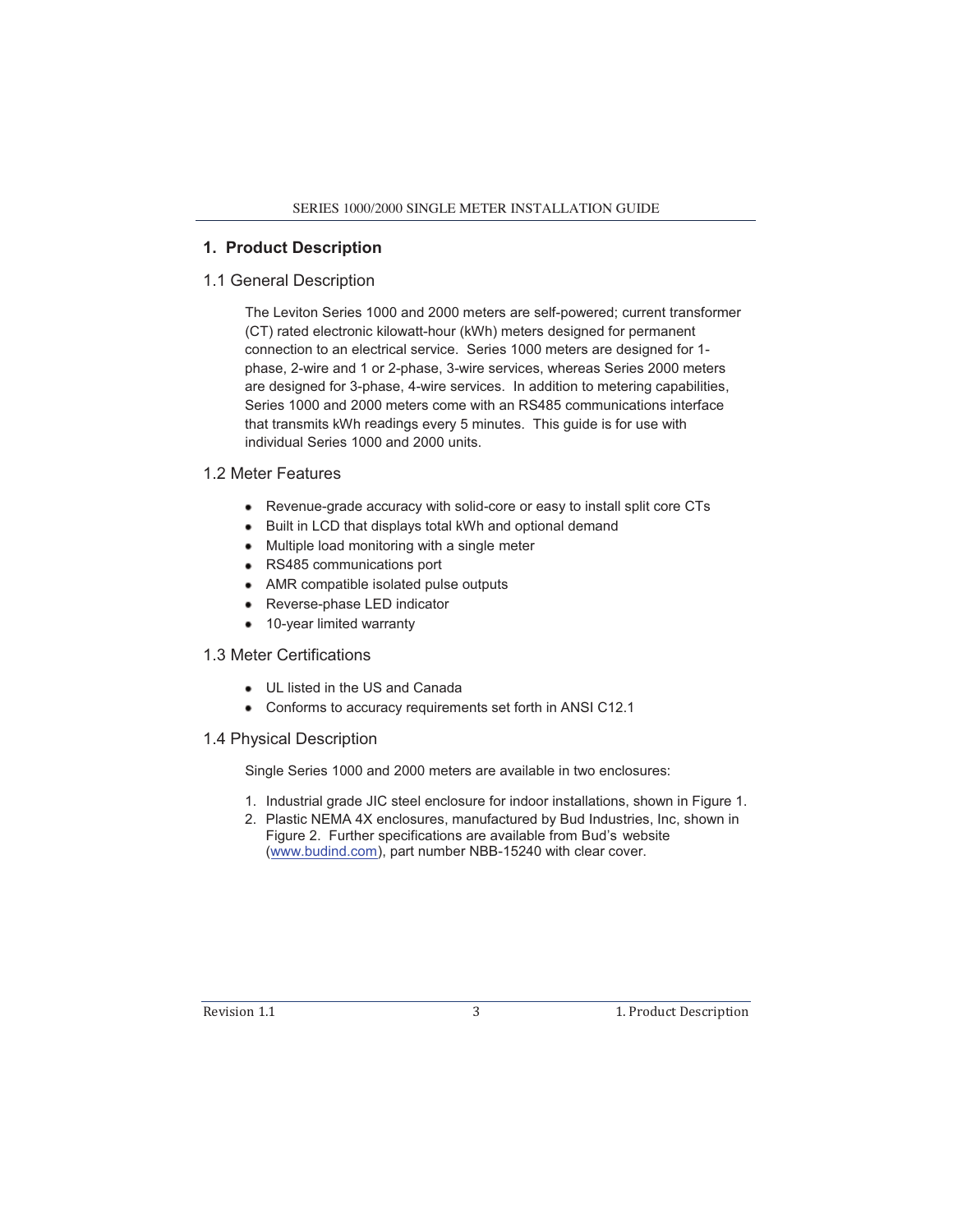

Figure 1: Steel enclosure dimensions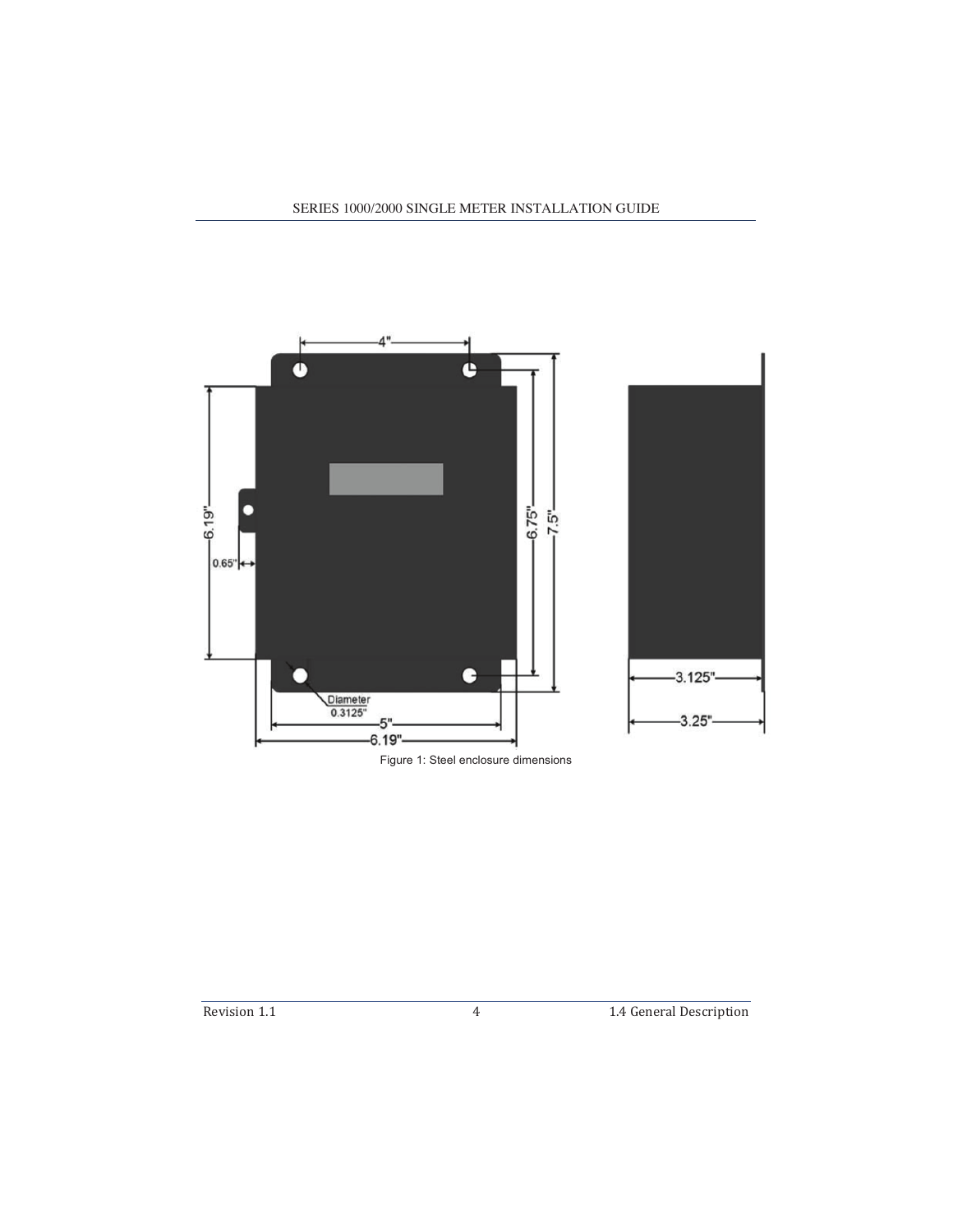

Figure 2: Plastic enclosure dimensions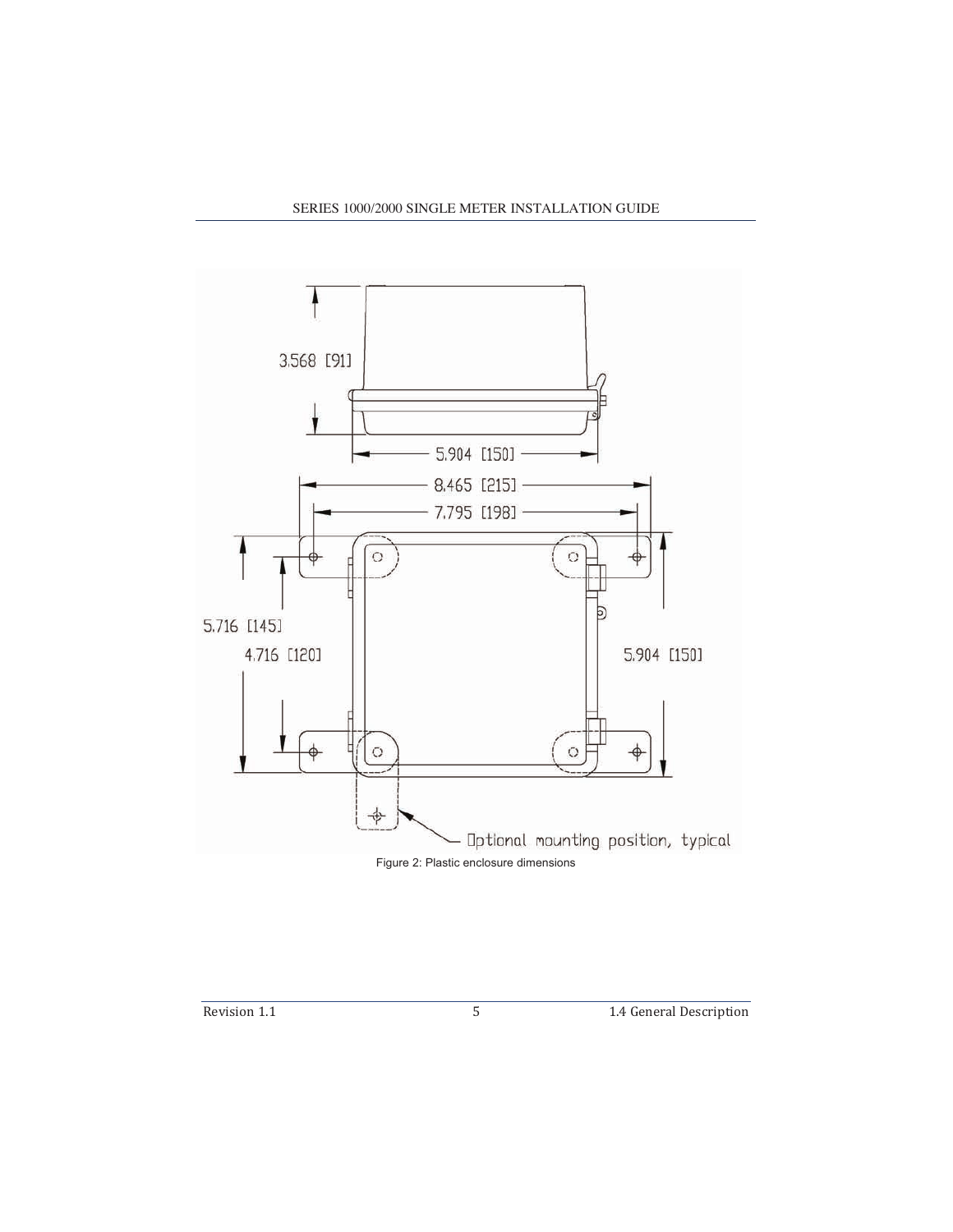#### **2. Technical Specifications**

#### 2.1 Model Number Description

The model number format for Series 1000 and 2000 meters has changed twice since product introduction in 2008. Figure 3, 4 and 5 show three possible formats for the model numbers. For meters manufactured before 03/01/2009, refer to Figure 3; for meters manufactured from 03/01/2009 to 07/2011 refer to Figure 4. Figure 5 shows model numbers after 07/2011.

Original Model Number Format

- 1. Series: BL denotes a Series 1000 or 2000 (Blue) meter
- 2. Wires: Only appears on Series 1000 meters. 2 – 1PH, 2W meter (120 or 277 V) 3 – 1 or 2PH, 3W meter (120/208, 120/240, or 277/480 V) Nothing – 3PH, 4W meter (Series 2000)
- 3. Voltage Configuration: Rated Voltage (Line to Neutral for 1-phase 2-wire meters, otherwise Line to Line)
- 4. CT Ratio

| $100 - 100:0.1$ | $600 - 600:0.1$   |
|-----------------|-------------------|
| $200 - 200:0.1$ | $800 - 800:0.1$   |
| $400 - 400:0.1$ | $1200 - 1200:0.1$ |

- 5. Special Configurations (All meters contain PKG suffix) Nothing – Normal configuration GL – 4-wire Grounded Delta
- 6. CT Type
	- SP Split core
	- SO Solid core



Figure 3: Series 1000/2000 original model number format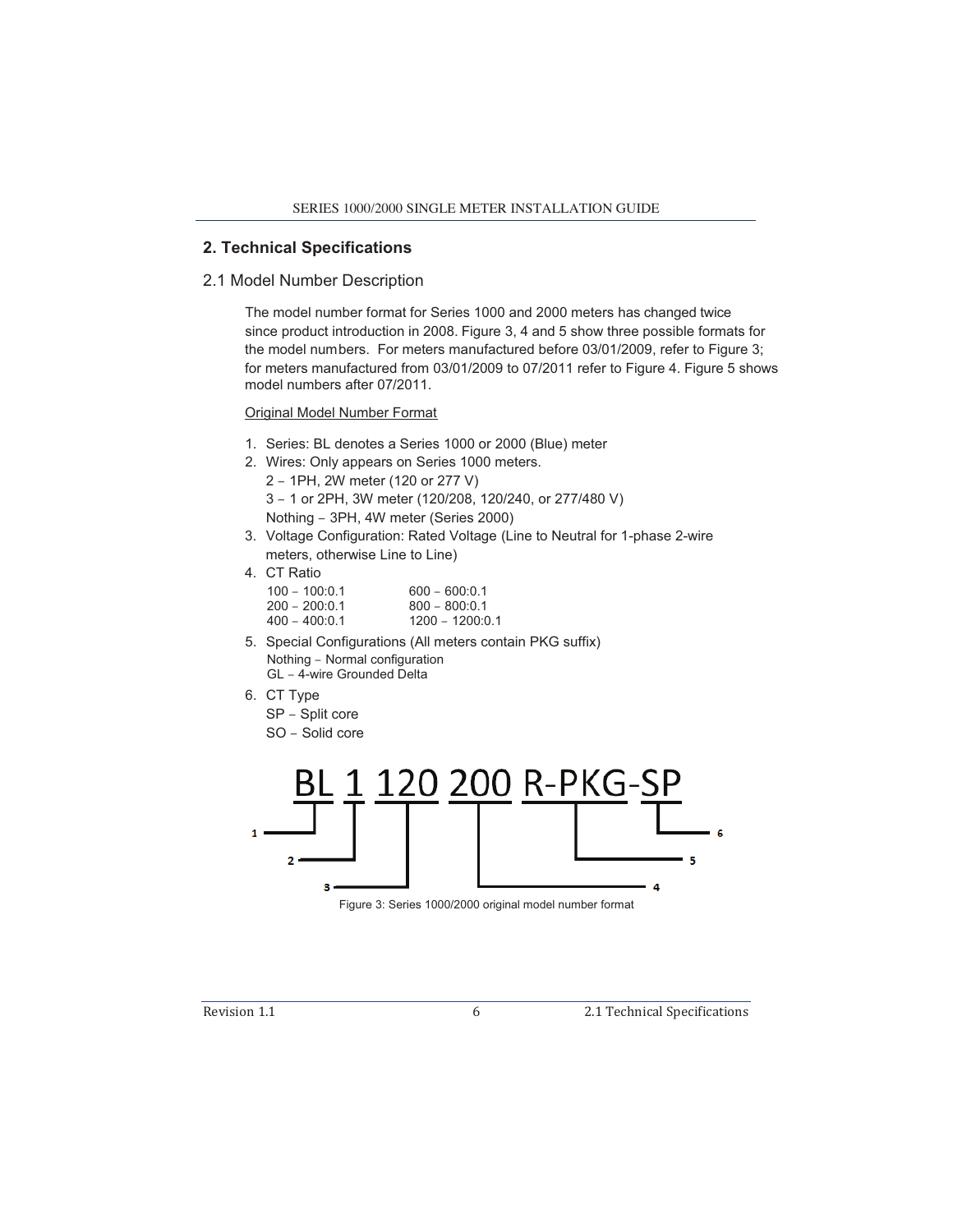#### Interim Model Number Format

- 1. Meter Series
	- S1 Series 1000 meter
	- S2 Series 2000 meter
- 2. Voltage Configuration: Rated voltage

For Series 1000 meters; 1PH, 2W (120 or 277 V): Voltage rating is Line-to-**Neutral** 

For Series 1000 meters; 1 or 2PH, 3W (208, 240 or 480 V): Voltage rating is Line-to-Line

For Series 2000 meters; 3PH, 4W (208, 480 or 600): Voltage rating is Line-to-Line

- 3. Enclosure
	- $X -$  Extra Large  $S -$  Small outdoor
	- $L Large$   $R Small$  outdoor with clear lid
	- M Medium N Indoor surface mount
- 4. Meter Capacity: Enclosure maximum capacity
- 5. Installed Meters
- 6. CT Rating
	- 011 100:0.1 061 600:0.1 021 – 200:0.1 081 – 800:0.1<br>022 – 200:0.2 121 – 1200:0.  $121 - 1200:0.1$
	- 041 400:0.1
- 7. Additional Options
	- 00 No options
	- 01 Demand
	- 02 3 Phase Feed

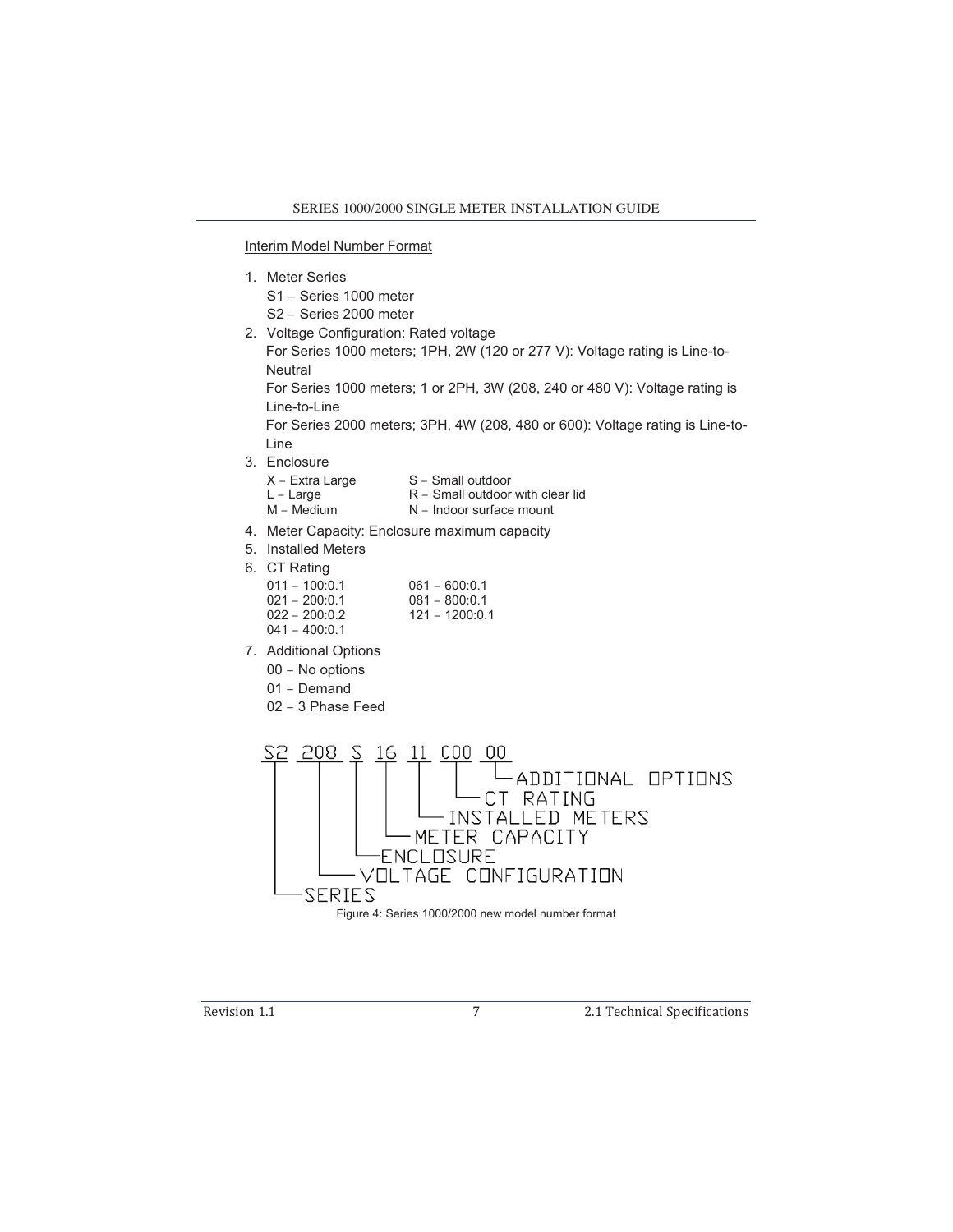| Leviton Model Number Key for Series 1000 and 2000 Meters |                                  |                                          |                                                        |                     |  |  |  |  |
|----------------------------------------------------------|----------------------------------|------------------------------------------|--------------------------------------------------------|---------------------|--|--|--|--|
|                                                          | <b>Basic - First Five Digits</b> |                                          |                                                        |                     |  |  |  |  |
| Digit 1                                                  | Digit 2                          | Digits 3-5                               | <b>Digits 6 &amp; 7</b>                                | Digit 8             |  |  |  |  |
| <b>Series</b>                                            | Enclosure                        | <b>Voltage Configuration</b>             | $AB = CT$<br>calibration<br>setting in 100's<br>(amps) | $C = Option$        |  |  |  |  |
| $1 = Series 1000$                                        | $N = Indoor$                     | 120 = 1 pole, 2w; 120 VAC                | $01 = 100$                                             | $1 = none$          |  |  |  |  |
| $2 = Series 2000$                                        | $R = Q$ utdoor                   | 208 = 3 pole, 4w; 120/208 VAC            | $02 = 200$                                             | $A - Z = Variables$ |  |  |  |  |
|                                                          |                                  | 240 = 2 pole, 3w; 120/208 or 120/240 VAC | $04 = 400$                                             | $D = Demand$        |  |  |  |  |
|                                                          |                                  | 277 = 1 pole, 2w; 277 VAC                | $06 = 600$                                             | $X =$ Custom        |  |  |  |  |
|                                                          |                                  | 416 = 3 pole, 4w; 240/416 VAC            | $08 = 800$                                             |                     |  |  |  |  |
|                                                          |                                  | 480 = 2 pole, 3w; 277/480 VAC            | $12 = 1200$                                            |                     |  |  |  |  |
|                                                          |                                  | 480 = 3 pole, 4w; 277/480 VAC            | $AA =$ Alternate                                       |                     |  |  |  |  |
|                                                          |                                  | 24G = Grounded Delta, 3w; 240V           | $ZZ =$ Custom                                          |                     |  |  |  |  |
|                                                          |                                  | 48G = Grounded Delta, 3w; 480V           |                                                        |                     |  |  |  |  |

Figure 5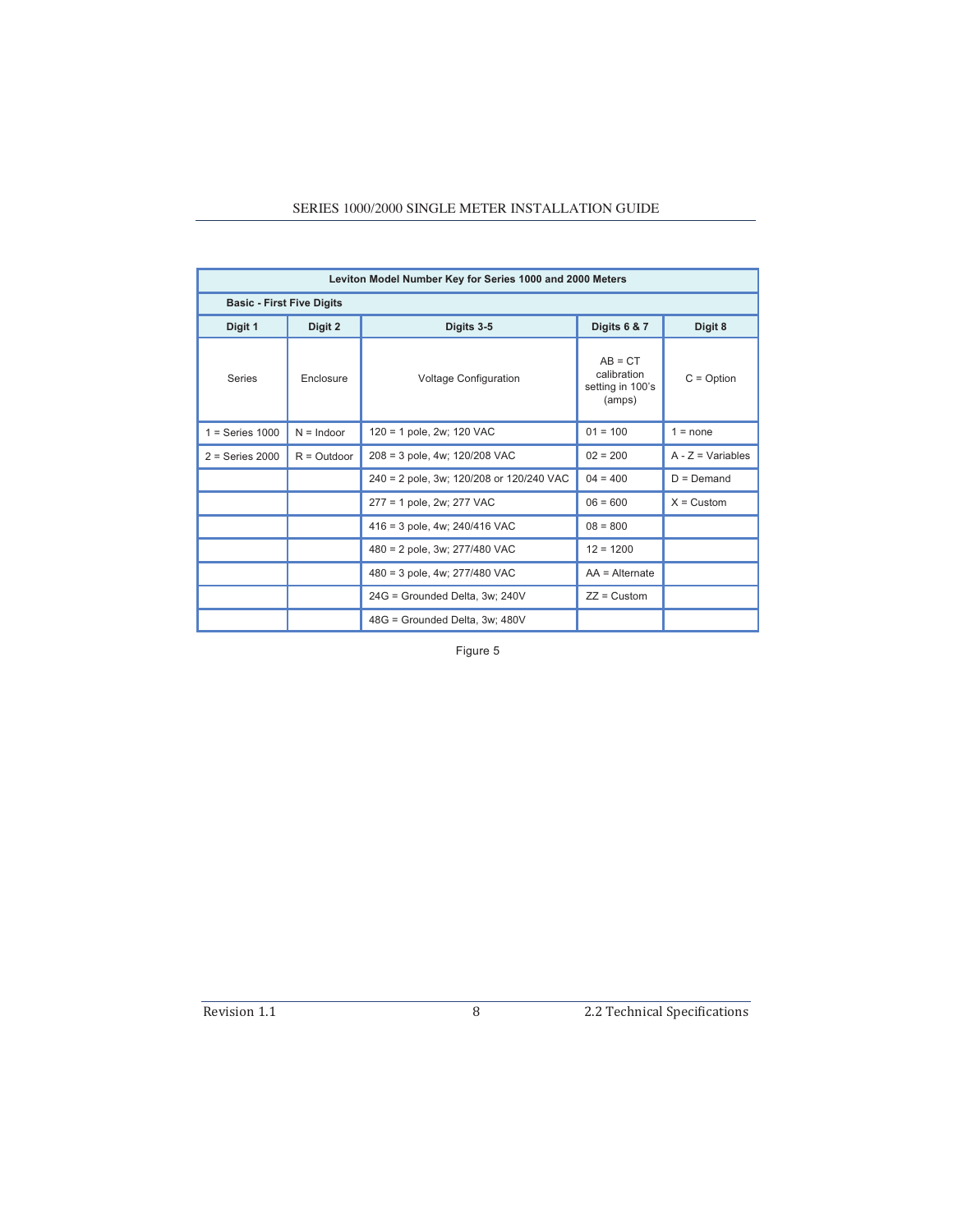#### 2.2 Electrical Specifications

Series 1000 and 2000 meters fall under UL Circuit Category III: a device for measurements performed in the building installation. The electrical and environmental specifications for Series 1000 and 2000 meters are given in Table 1 and Table 2 below.

| <b>Input Configurations</b>                                                 | 1 Phase, 2 wire<br>(120 V or 277 V)                                                                                                         | 1 or 2 Phase, 3 Wire<br>(120/208, 120/240<br>or 277/480 V)                                                                                 |
|-----------------------------------------------------------------------------|---------------------------------------------------------------------------------------------------------------------------------------------|--------------------------------------------------------------------------------------------------------------------------------------------|
|                                                                             |                                                                                                                                             |                                                                                                                                            |
| <b>Supply Voltage Range</b>                                                 | 102-138 VAC                                                                                                                                 | 102-138 VAC                                                                                                                                |
| (Line to Neutral)                                                           | 235-320 VAC                                                                                                                                 | 235-320 VAC                                                                                                                                |
| <b>Maximum Input Power</b>                                                  | 7 VA                                                                                                                                        | 7 VA                                                                                                                                       |
|                                                                             |                                                                                                                                             |                                                                                                                                            |
| <b>Maximum Rated Current*</b>                                               | Primary: Max. Operating Current +<br>10%<br>Secondary: 0.12 A                                                                               | Primary: Max. Operating Current +<br>10%<br>Secondary: 0.12 A                                                                              |
|                                                                             |                                                                                                                                             |                                                                                                                                            |
| <b>Line Frequency</b>                                                       | 50-60 Hz                                                                                                                                    | 50-60 Hz                                                                                                                                   |
| <b>Power Factor Range</b>                                                   | $0.5$ to $1.0$<br>leading or lagging                                                                                                        | $0.5$ to $1.0$<br>leading or lagging                                                                                                       |
|                                                                             |                                                                                                                                             |                                                                                                                                            |
| Accuracy <sup>1</sup>                                                       | $+/- 0.5\%$ of registration @ 1.0pf, 1%<br>to 100% of rated current<br>$+/- 0.75\%$ of registration @ 0.5pf, 1%<br>to 100% of rated current | $+/- 0.5\%$ of registration @ 1.0pf, 1%<br>to 100% of rated current<br>$+/-$ 0.75% of registration @ 0.5pf, 1%<br>to 100% of rated current |
|                                                                             |                                                                                                                                             |                                                                                                                                            |
| <b>Meter Operating Temperature</b>                                          | -30 to $+60$ degrees C                                                                                                                      | -30 to $+60$ degrees C                                                                                                                     |
| <b>Display Operating Temperature</b>                                        | -20 to $+50$ degrees C                                                                                                                      | -20 to $+50$ degrees C                                                                                                                     |
| Rated Pollution Degree <sup>2</sup>                                         | $\overline{2}$                                                                                                                              | 2                                                                                                                                          |
|                                                                             |                                                                                                                                             |                                                                                                                                            |
| <b>Rated Relative Humidity</b>                                              | 80%                                                                                                                                         | 80%                                                                                                                                        |
|                                                                             |                                                                                                                                             |                                                                                                                                            |
| <b>Terminal Blocks:</b><br><b>Voltage Terminal:</b><br>CT and I/O Terminal: | 12 in-lb of torque maximum<br>4.4 in-Ib of torque maximum                                                                                   | 12 in-lb of torque maximum<br>4.4 in-Ib of torque maximum                                                                                  |

Table 1: Series 1000 electrical specifications

1 Accuracy based on Leviton solid core current transformers (included), with 100 mA secondary output. Meter input burden resistance at 2 Ohms.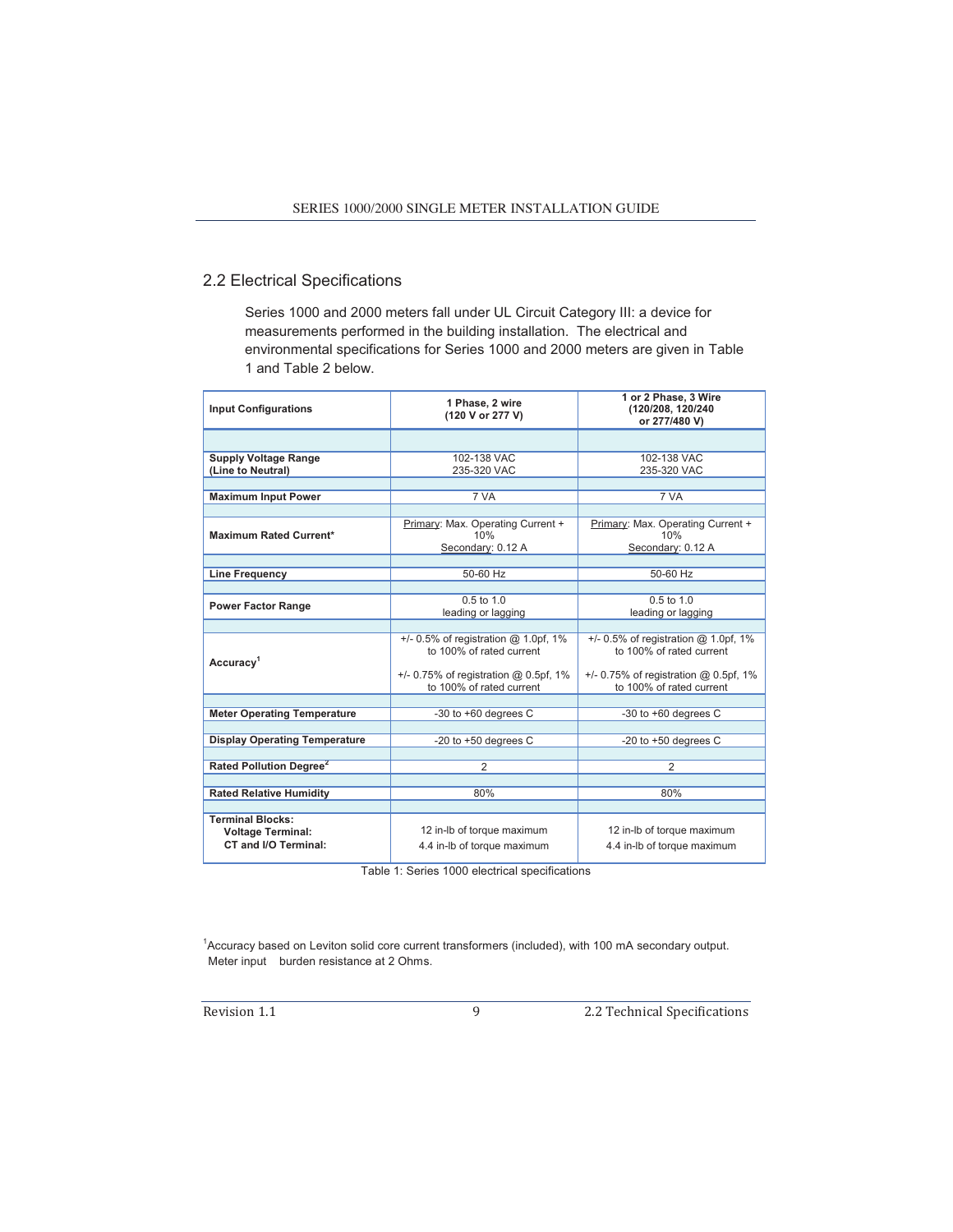<sup>2</sup>Pollution Degree 2: Normally only non-conductive pollution occurs. Occasionally, however, a temporary conductivity caused by condensation must be expected.

| <b>Input Configurations</b>                                                 | 3 Phase, 4 Wire<br><b>Grounded Delta</b><br>(120/208 V)              | 3 Phase, 4 Wire Wye<br>(120/208, 277/480 or 347/600 V)               |
|-----------------------------------------------------------------------------|----------------------------------------------------------------------|----------------------------------------------------------------------|
|                                                                             |                                                                      |                                                                      |
| <b>Supply Voltage Range</b><br>(Line to Neutral)                            | Line 1 and Line 2: 102-138 VAC<br>Line 3: 175-240 VAC                | 102-138 VAC<br>235-320 VAC<br>295-400 VAC                            |
|                                                                             |                                                                      |                                                                      |
| <b>Maximum Input Power</b>                                                  | 7 VA                                                                 | 7 VA                                                                 |
|                                                                             |                                                                      |                                                                      |
| <b>Maximum Rated Current*</b>                                               | Primary: Max. Operating Current +<br>10%<br>Secondary: 0.12 A        | Primary: Operating Current + 10%<br>Secondary: 0.12 A                |
|                                                                             |                                                                      |                                                                      |
| <b>Line Frequency</b>                                                       | 50-60 Hz                                                             | 50-60 Hz                                                             |
|                                                                             |                                                                      |                                                                      |
| <b>Power Factor Range</b>                                                   | $0.5$ to $1.0$<br>leading or lagging                                 | $0.5$ to $1.0$<br>leading or lagging                                 |
|                                                                             |                                                                      |                                                                      |
| Accuracy <sup>1</sup>                                                       | $+/- 0.5\%$ of registration @ 1.0pf, 1%<br>to 100% of rated current  | $+/-$ 0.5% of registration @ 1.0pf, 1%<br>to 100% of rated current   |
|                                                                             | $+/- 0.75\%$ of registration @ 0.5pf, 1%<br>to 100% of rated current | $+/- 0.75\%$ of registration @ 0.5pf, 1%<br>to 100% of rated current |
|                                                                             |                                                                      |                                                                      |
| <b>Meter Operating Temperature</b>                                          | -30 to $+60$ degrees C                                               | -30 to $+60$ degrees C                                               |
|                                                                             |                                                                      |                                                                      |
| <b>Display Operating Temperature</b>                                        | -20 to $+50$ degrees C                                               | -20 to $+50$ degrees C                                               |
|                                                                             | $\overline{2}$                                                       | $\overline{2}$                                                       |
| Rated Pollution Degree <sup>2</sup>                                         |                                                                      |                                                                      |
| <b>Rated Relative Humidity</b>                                              | 80%                                                                  | 80%                                                                  |
|                                                                             |                                                                      |                                                                      |
| <b>Terminal Blocks:</b><br><b>Voltage Terminal:</b><br>CT and I/O Terminal: | 12 in-lb of torque maximum<br>4.4 in-Ib of torque maximum            | 12 in-lb of torque maximum<br>4.4 in-Ib of torque maximum            |

Table 2: Series 2000 electrical specifications

1 Accuracy based on Leviton solid core current transformers (included), with 100 mA secondary output. Meter input burden resistance at 2 Ohms.

<sup>2</sup>Pollution Degree 2: Normally only non-conductive pollution occurs. Occasionally, however, a temporary conductivity caused by condensation must be expected.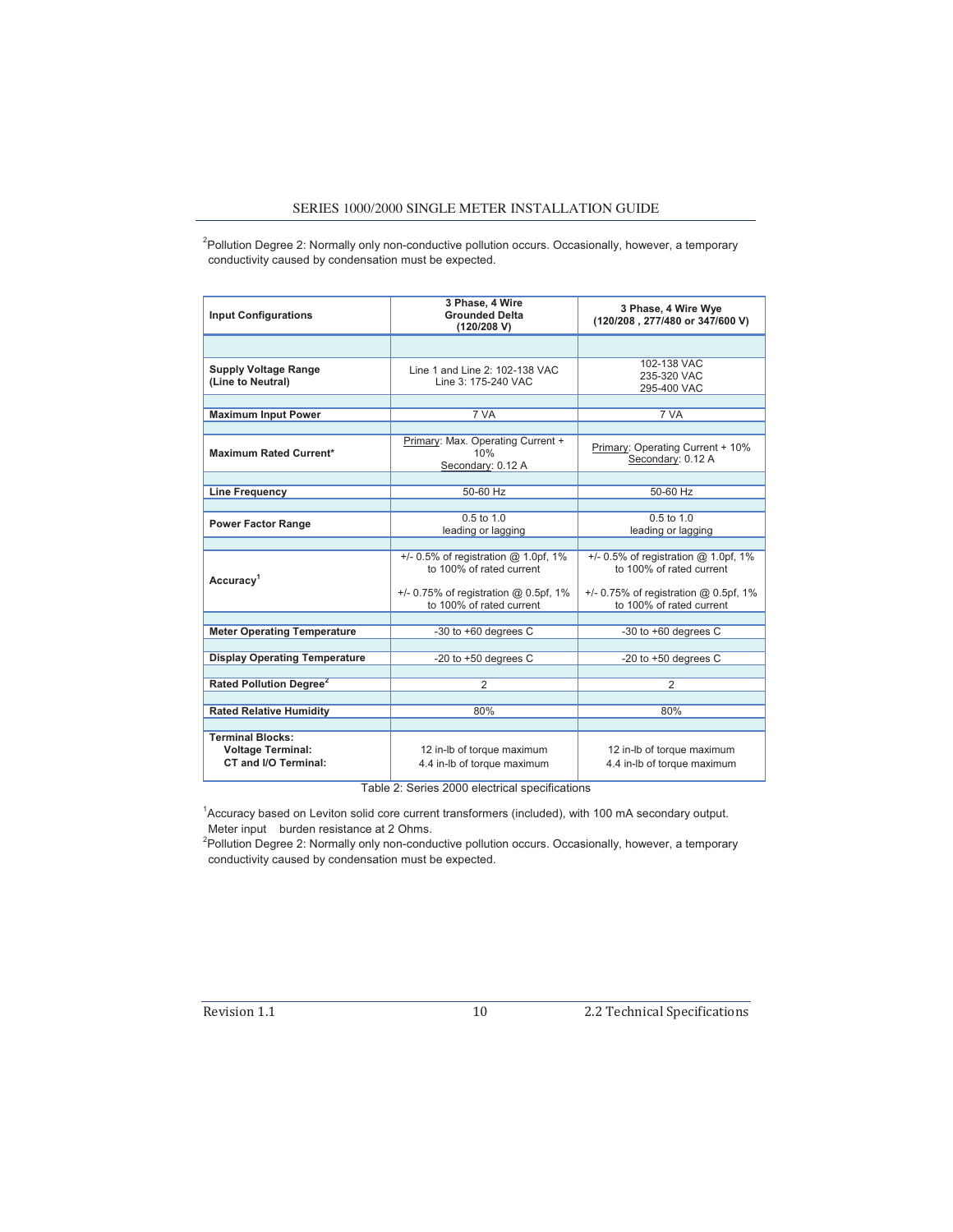#### 2.3 Input/Output Connections

The input and output terminals for Series 1000 and 2000 meters are shown below in Figure 6. For hookup diagrams and wiring information refer to section 3.



Figure 6: Series 1000/2000 I/O connections

| <b>Voltage Inputs (J3)</b> | <b>Description</b>                                                                                    |
|----------------------------|-------------------------------------------------------------------------------------------------------|
|                            |                                                                                                       |
| L3                         | Voltage input Line 3 (3-phase models only.<br>High leg connection on grounded Delta<br>distributions) |
|                            |                                                                                                       |
| L2                         | Voltage input, Line 2 (3-wire and 4-wire<br>models only)                                              |
|                            |                                                                                                       |
| L1                         | Voltage input, Line 1                                                                                 |
|                            |                                                                                                       |
| N                          | Neutral input                                                                                         |
|                            |                                                                                                       |
| CT Inputs (J1, Left Side)  |                                                                                                       |
|                            |                                                                                                       |
| CT3: X1                    | Current Transformer input, CT3. Colored wire<br>of CT3 (3-phase models only)                          |
|                            |                                                                                                       |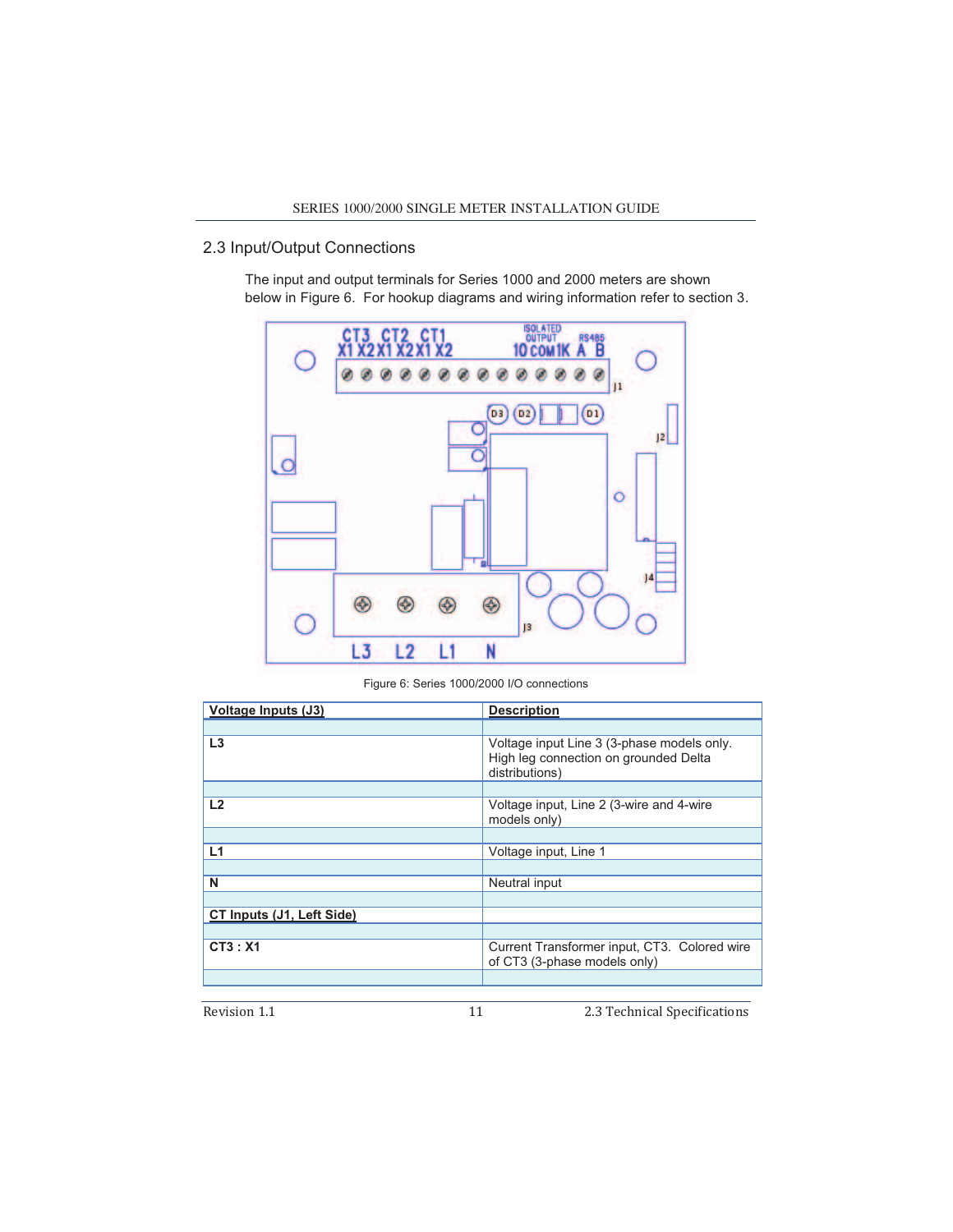| CT3:X2                                 | Current Transformer input, CT3. White wire of                                                    |
|----------------------------------------|--------------------------------------------------------------------------------------------------|
|                                        | CT3 (3-phase models only)                                                                        |
|                                        |                                                                                                  |
| CT2: X1                                | Current Transformer input, CT2. Colored wire                                                     |
|                                        | of CT2 (3-wire and 4-wire models only)                                                           |
|                                        |                                                                                                  |
| CT2:X2                                 | Current Transformer input, CT2. White wire of                                                    |
|                                        | CT2 (3-wire and 4-wire models only)                                                              |
| CT1: X1                                | Current Transformer input, CT1. Black or                                                         |
|                                        | Wh/Blk (striped) wire of CT1                                                                     |
|                                        |                                                                                                  |
| CT1:X2                                 | Current Transformer input, CT1. White wire of                                                    |
|                                        | CT <sub>1</sub>                                                                                  |
|                                        |                                                                                                  |
| Outputs (J1, Right Side)               |                                                                                                  |
|                                        |                                                                                                  |
| 10, Isolated Output (10 Wh/P, Kh = 10) | Isolated pulse output: 5 watthours on, 5                                                         |
|                                        | watthours off, referenced to ISOL COM                                                            |
|                                        |                                                                                                  |
| <b>COM, Isolated Output</b>            | Isolated common for 10/1000 isolated outputs                                                     |
| 1K, Isolated Output (1 kWh/P, Kh=1000) | Isolated pulse output: 500 watthours on, 500                                                     |
|                                        | watthours off, referenced to ISOL COM                                                            |
|                                        |                                                                                                  |
| <b>RS485 A</b>                         | RS485 A communications output (485+)                                                             |
|                                        |                                                                                                  |
| <b>RS485 B</b>                         | RS485 B communications output (485-)                                                             |
|                                        |                                                                                                  |
| <b>LED Indicators</b>                  |                                                                                                  |
|                                        |                                                                                                  |
| 1 kWh LED (D3 - Green)                 | 50% duty cycle (at constant load) LED with a                                                     |
|                                        | pulse rate of 1 kWh per on/off cycle (500 Wh<br>on, 500 Wh off). In the absence of a             |
|                                        | significant load, the LED could be on or off.                                                    |
|                                        |                                                                                                  |
| 10 Wh LED (D2 - Green)                 | 50% duty cycle (at constant load) LED with a                                                     |
|                                        | pulse rate of 10 Wh per on/off cycle (5 Wh on,                                                   |
|                                        | 5 Wh off). In the absence of a significant load,                                                 |
|                                        | the LED could be on or off.                                                                      |
|                                        |                                                                                                  |
| Reverse Phase LED (D1 - Red)           | Illuminates when a problem with meter                                                            |
|                                        | phasing exists. In the absence of a significant<br>load, the LED could be on or off. See section |
|                                        | 3.7 for CT installation instructions.                                                            |
|                                        |                                                                                                  |

Table 3: I/O connections and LEDs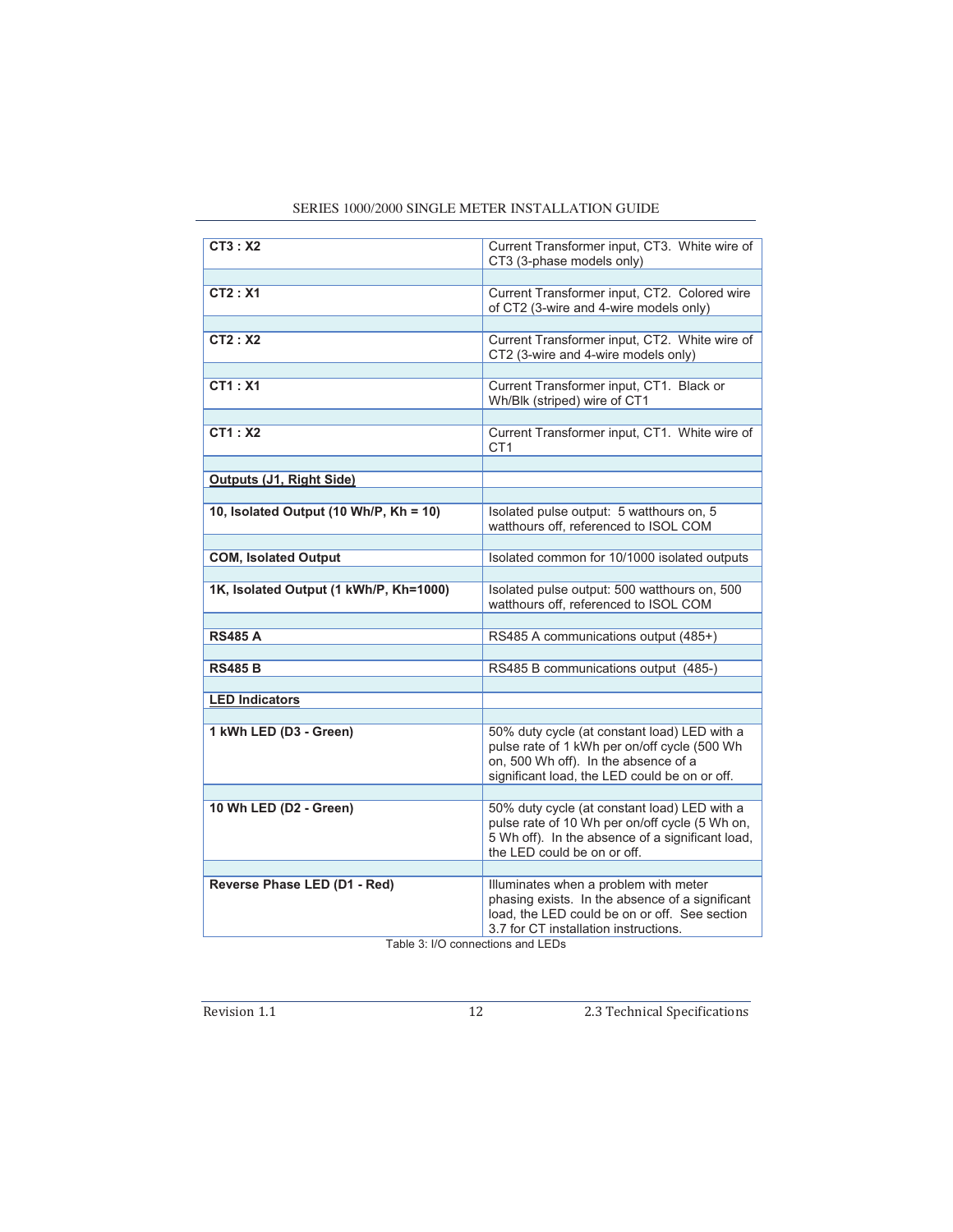#### 2.4 Display Specifications

#### 2.4.1 General Display Information

Series 1000 and 2000 meters are available with or without a demand feature. Meter models without the demand option display only total active energy, measured in kilowatt-hours (1 kWh resolution, non-resettable). The liquid crystal display (LCD) tests all LCD segments by simultaneously activating them for 1 second every 18 seconds. The test is used to determine if an LCD segment isn't working, in which case the displayed values would appear incorrectly. For meters with the demand option, three quantities are displayed one at a time, for six seconds each, as follows:

- Total Active Energy, in kWh (1 kWh resolution, cumulative, non-resettable)
- Instantaneous Demand, in Kilowatts (last 5 minute average, 1/100 kW) resolution)
- Peak Demand: Kilowatts (15 minute rolling demand interval, 1/100 kW resolution)

A dot in the LCD aligns with an arrow on the display label to differentiate between instantaneous and peak demand. After displaying peak demand and before displaying total energy, the meter tests the LCD by activating all segments simultaneously for one second.

#### 2.4.2 Resetting the Peak Demand

The stored peak demand is reset using the key switch. A demand reset command will only be recognized during the period when the peak demand is displayed on the LCD. In order to reset the demand, a pulse must be generated by turning the key switch from locked position (arrow up) to the right and then back to the original position. This back and forth transition triggers a demand reset. The maximum transition period is one second. Multiple key switch transitions during the peak demand display interval may be required to reset peak demand.

#### 2.5 RS485 Specifications

#### 2.5.1 For all Meters produced prior to 2/26/2011

The RS485 port on the Series 1000 and 2000 meters is found on J1 (see Figure 5), RS485 A and B terminals. This port transmits kWh and demand information every 5 minutes. The communication is one-way transmission only. Demand is only resettable as described in the previous section and cannot be remotely reset using the RS485 communications port.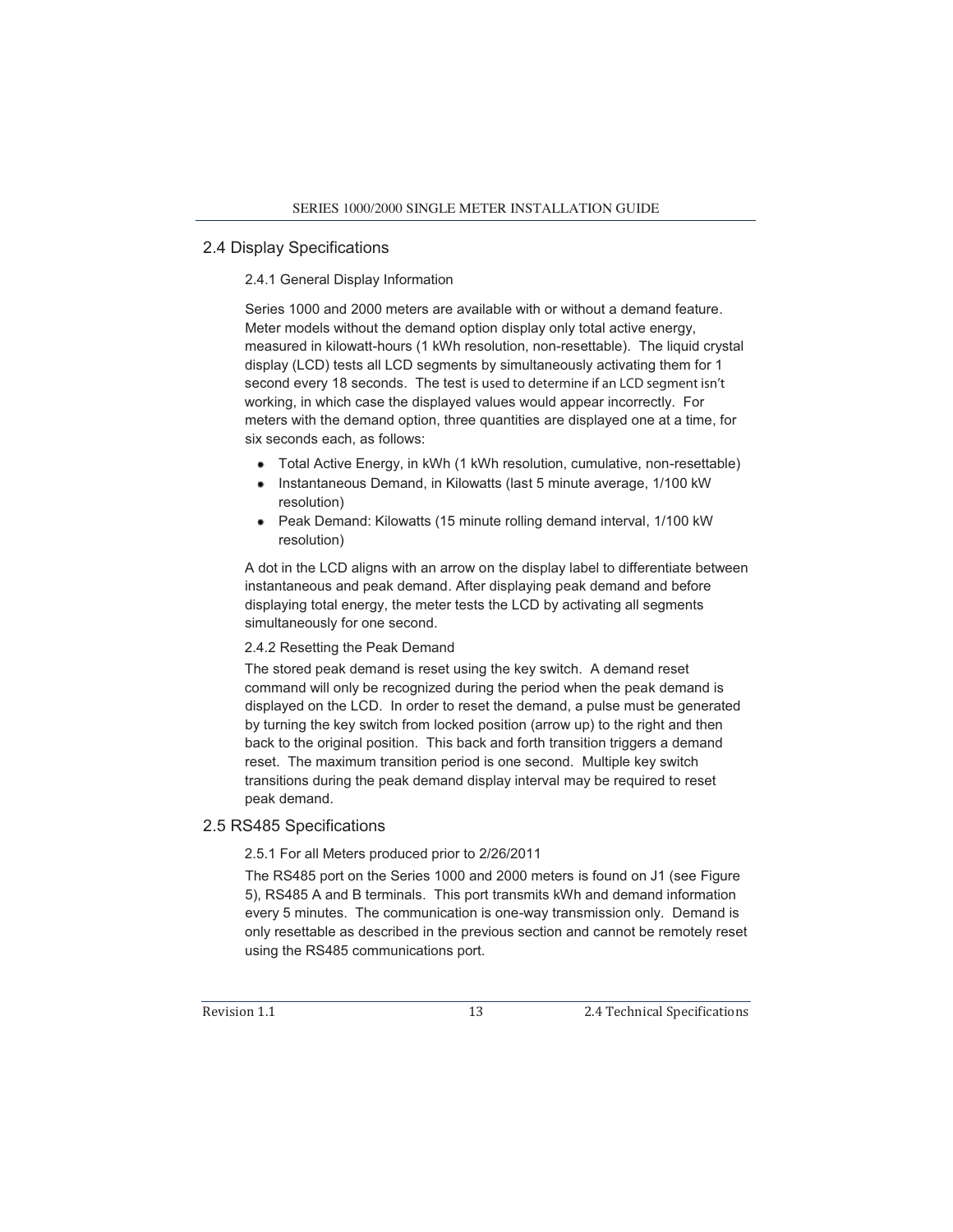#### 2.5.2 Modbus Protocol - For all Models built after 2/25/2011

Series 1000 and 2000 meters use an RS485 chip that defines A as the noninverting pin, and B as the inverting pin. If the other node(s) follow the same logic, A should be connected to A, and B connected to B. Some RS485 chips define A as inverting, and B as non-inverting. If this is the case, the connections need to be switched. If the end device connections are defined as 485+ and 485-, connect 485+ to A, and 485- to B.

The communication settings are 9600 baud, 8 data bits, 1 stop bit, and no parity check.

2.5.3 Modbus protocol on RS485 Port

The communication settings are 9600 baud, 8 data bits, 1 stop bit, and no parity check.

The series 1000 and 2000 meter responds to the following Modbus query functions:

0x03 read holding registers (multiple)

0x11 Report slave id.

0x06 preset single register

0x10 preset multiple register

Note: Meter default Modbus ID setup is 0x01, and max. response delay is less than 500ms.

Example of Modbus Query and Response to the series 1000 & 2000 meter:

0x03 - Read Holding Register:

| Query meter's total positive energy |                   |                      |                   |                       | Example response: |        |
|-------------------------------------|-------------------|----------------------|-------------------|-----------------------|-------------------|--------|
| (Energy from Grid) (kWh)            |                   | Response from Meter  |                   | (reading is a 32 bits |                   |        |
| register 40001                      |                   |                      |                   |                       | integer)          |        |
| Meter Modbus ID                     | XX                | Meter Modbus ID      | $0x$ ??           | 0x01                  |                   |        |
| <b>Function Code</b>                | 0x03              | <b>Function Code</b> | 0x03              | 0x03                  |                   |        |
| <b>Start Address High</b>           | 0x00              | <b>Byte Count</b>    | 0x04              | 0x04                  |                   |        |
| <b>Start Address Low</b>            | 0x00              | Register's Data High | $0x$ ??           | 0x00                  |                   |        |
| Number of Registers High            | 0x00              | Register's Low       | $0x$ ??           | 0x98                  | 999998.0          | kWh/10 |
| Number of Registers Low             | 0x02              | Register's Data High | $0x$ ??           | 0x96                  |                   |        |
| CRC <sub>16</sub>                   | CRC <sub>16</sub> | Register's Low       | $0x$ ??           | 0x6C                  |                   |        |
|                                     |                   | CRC <sub>16</sub>    | CRC <sub>16</sub> | CRC16                 | CRC <sub>16</sub> |        |

Table 4: Meter Modbus Communication Sample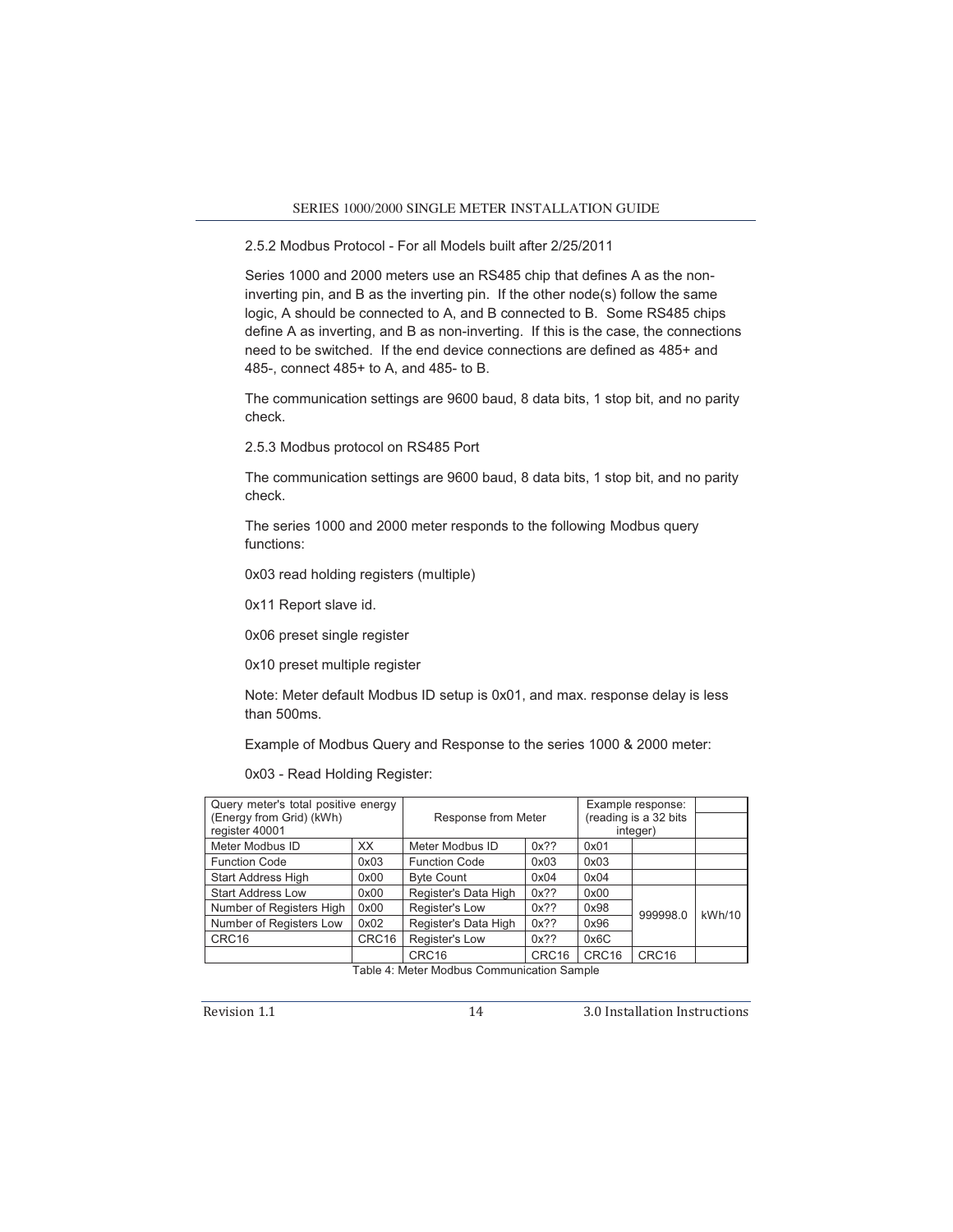#### SERIES 1000/2000 SINGLE METER INSTALLATION GUIDE

| Query meter's total negative energy<br>(Energy to Grid) (kWh)*<br>Response from Meter<br>register 40003 |                   |                      |                   | Example response:<br>(reading is a 32 bits<br>integer) |          |        |
|---------------------------------------------------------------------------------------------------------|-------------------|----------------------|-------------------|--------------------------------------------------------|----------|--------|
| Meter Modbus ID                                                                                         | XX                | Meter Modbus ID      | $0x$ ??           | 0x01                                                   |          |        |
| <b>Function Code</b>                                                                                    | 0x03              | <b>Function Code</b> | 0x03              | 0x03                                                   |          |        |
| <b>Start Address High</b>                                                                               | 0x00              | <b>Byte Count</b>    | 0x04              | 0x04                                                   |          |        |
| <b>Start Address Low</b>                                                                                | 0x02              | Register's Data High | $0x$ ??           | 0x00                                                   |          |        |
| Number of Registers High                                                                                | 0x00              | Register's Low       | $0x$ ??           | 0x98                                                   | 999998.0 | kWh/10 |
| Number of Registers Low                                                                                 | 0x02              | Register's Data High | $0x$ ??           | 0x96                                                   |          |        |
| CRC <sub>16</sub>                                                                                       | CRC <sub>16</sub> | Register's Low       | $0x$ ??           | 0x6C                                                   |          |        |
|                                                                                                         |                   | CRC <sub>16</sub>    | CRC <sub>16</sub> | CRC <sub>16</sub>                                      | CRC16    |        |

\*The negative energy reading (Energy to Grid) will provide in the future.

| Query meter's Peak Demand (kW)<br>Read Holding register 40061 |       | Response from Meter  |                   |       | Example response:<br>(reading is a 32 bits)<br>integer) |         |
|---------------------------------------------------------------|-------|----------------------|-------------------|-------|---------------------------------------------------------|---------|
| Meter Modbus ID                                               | XX.   | Meter Modbus ID      | $0x$ ??           | 0x01  |                                                         |         |
| <b>Function Code</b>                                          | 0x03  | <b>Function Code</b> | 0x03              | 0x03  |                                                         |         |
| <b>Start Address High</b>                                     | 0x00  | <b>Byte Count</b>    | 0x04              | 0x04  |                                                         |         |
| <b>Start Address Low</b>                                      | 0x3C  | Register's Data High | $0x$ ??           | 0x00  |                                                         |         |
| Number of Registers High                                      | 0x00  | Register's Low       | $0x$ ??           | 0x98  | 99999.80                                                | kWh/100 |
| Number of Registers Low                                       | 0x02  | Register's Data High | $0x$ ??           | 0x96  |                                                         |         |
| CRC <sub>16</sub>                                             | CRC16 | Register's Low       | $0x$ ??           | 0x6C  |                                                         |         |
|                                                               |       | CRC <sub>16</sub>    | CRC <sub>16</sub> | CRC16 | CRC <sub>16</sub>                                       |         |

Meter Also Can be read to all the registers (kWh and kW)

| Query All meter's reading start |                   |                      |                   | Example response:     |          |        |
|---------------------------------|-------------------|----------------------|-------------------|-----------------------|----------|--------|
| register 40001 total 6 Modbus   |                   | Response from Meter  |                   | (reading is a 32 bits |          |        |
| register                        |                   |                      |                   | integer)              |          |        |
|                                 |                   | Meter Modbus         |                   |                       |          |        |
| Meter Modbus ID                 | XX                | ID                   | $0x$ ??           | 0x01                  |          |        |
| <b>Function Code</b>            | 0x03              | <b>Function Code</b> | 0x03              | 0x03                  |          |        |
| <b>Start Address High</b>       | 0x00              | <b>Byte Count</b>    | 0x0C              | 0x0C                  |          |        |
|                                 |                   |                      | 0x???????         | 0x0098966             | 999998.0 |        |
| <b>Start Address Low</b>        | 0x00              | kWh positive         |                   | С                     |          | kWh/10 |
| Number of Registers             |                   |                      | 0x???????         | 0x0098966             | 999998.0 |        |
| High                            | 0x00              | kWh Negative         |                   | C                     |          | kWh/10 |
| Number of Registers             |                   |                      | 0x???????         | 0x0098966             | 99999.8  |        |
| Low                             | 0x06              | Peak Demand          | 7                 | С                     |          | kW/100 |
| CRC <sub>16</sub>               | CRC <sub>16</sub> | CRC <sub>16</sub>    | CRC <sub>16</sub> | CRC <sub>16</sub>     |          |        |

\*The negative energy reading (Energy to Grid) will provide in the future.

| Query Meter's up time register*<br>45007 | Response from Meter | Example response:<br>(reading is a 32 bits)<br>integer) |
|------------------------------------------|---------------------|---------------------------------------------------------|
|------------------------------------------|---------------------|---------------------------------------------------------|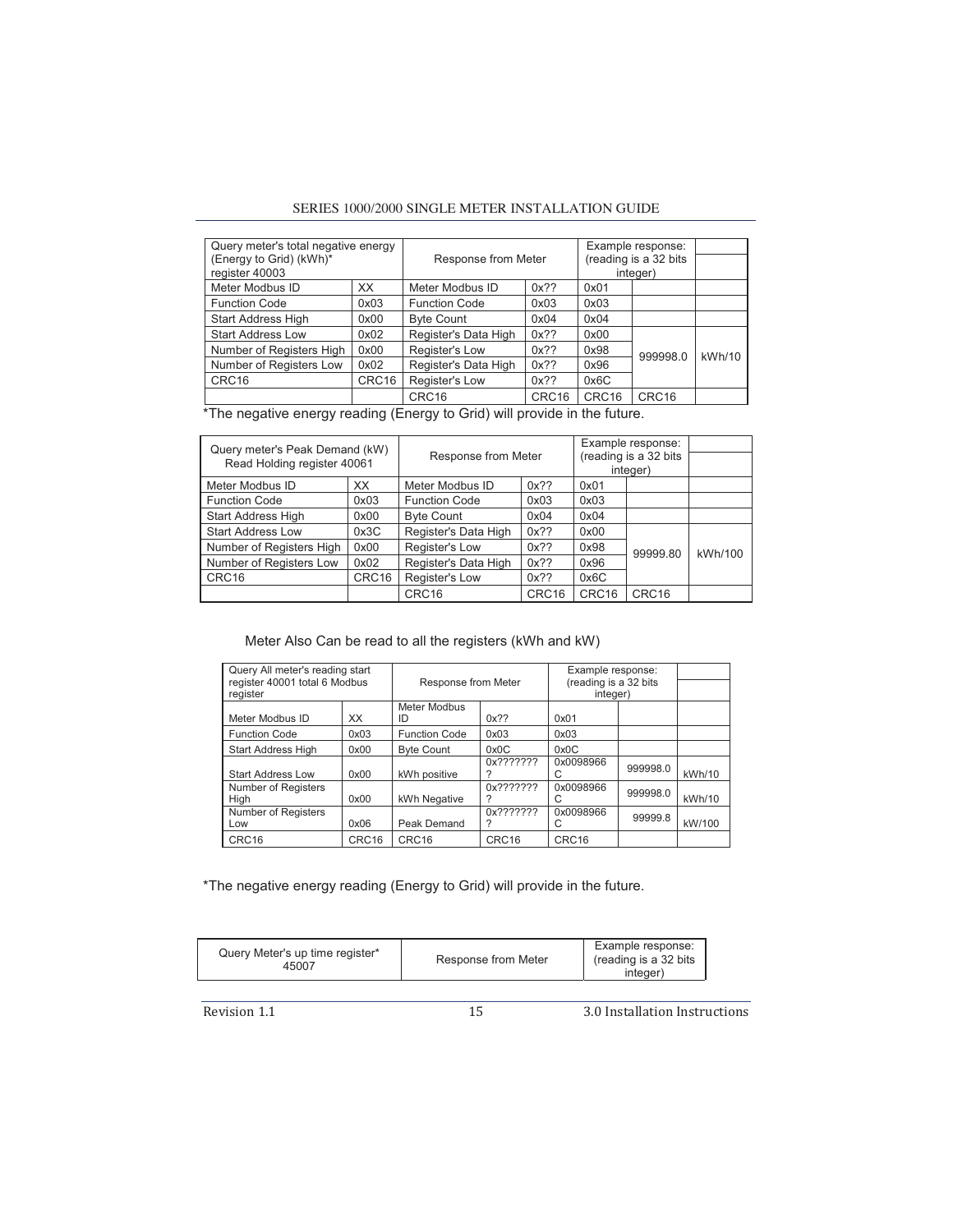#### SERIES 1000/2000 SINGLE METER INSTALLATION GUIDE

| Meter Modbus ID          | XX    | Meter Modbus ID      | $0x$ ?? | 0x01              |       |
|--------------------------|-------|----------------------|---------|-------------------|-------|
| <b>Function Code</b>     | 0x03  | <b>Function Code</b> | 0x03    | 0x03              |       |
| Start Address High       | 0x13  | <b>Byte Count</b>    | 0x04    | 0x04              |       |
| <b>Start Address Low</b> | 0x8E  | Register's Data High | $0x$ ?? | 0x00              |       |
| Number of Registers High | 0x00  | Register's Low       | $0x$ ?? | 0x00              | 2     |
| Number of Registers Low  | 0x02  | Register's Data High | $0x$ ?? | 0x00              |       |
| CRC16                    | CRC16 | Register's Low       | $0x$ ?? | 0x02              |       |
|                          |       | CRC <sub>16</sub>    | CRC16   | CRC <sub>16</sub> | CRC16 |

\*This register will increment every second after power up. It will reset to zero when reset power to the meter.

| Query Meter's Hardware version<br>register 45002 |       | Response from Meter  |         | Example response:<br>(reading is a 32 bits<br>integer) |      |
|--------------------------------------------------|-------|----------------------|---------|--------------------------------------------------------|------|
| Meter Modbus ID                                  | XX    | Meter Modbus ID      | $0x$ ?? | 0x01                                                   |      |
| <b>Function Code</b>                             | 0x03  | <b>Function Code</b> | 0x03    | 0x03                                                   |      |
| <b>Start Address High</b>                        | 0x13  | <b>Byte Count</b>    | 0x02    | 0x02                                                   |      |
| <b>Start Address Low</b>                         | 0x89  | Register's Data High | $0x$ ?? | 0x03                                                   | V3.2 |
| Number of Registers High                         | 0x00  | Register's Low       | $0x$ ?? | 0x02                                                   |      |
| Number of Registers Low                          | 0x01  | CRC <sub>16</sub>    | CRC16   | CRC <sub>16</sub>                                      |      |
| CRC <sub>16</sub>                                | CRC16 |                      |         |                                                        |      |

| Query Meter's Software version<br>register 45003 |                   | Response from Meter  |                   | Example response:<br>(reading is a 32 bits<br>integer) |      |
|--------------------------------------------------|-------------------|----------------------|-------------------|--------------------------------------------------------|------|
| Meter Modbus ID                                  | XX                | Meter Modbus ID      | $0x$ ??           | 0x01                                                   |      |
| <b>Function Code</b>                             | 0x03              | <b>Function Code</b> | 0x03              | 0x03                                                   |      |
| <b>Start Address High</b>                        | 0x13              | <b>Byte Count</b>    | 0x02              | 0x02                                                   |      |
| <b>Start Address Low</b>                         | 0x8A              | Register's Data High | $0x$ ??           | 0x03                                                   | V3.2 |
| Number of Registers High                         | 0x00              | Register's Low       | $0x$ ??           | 0x02                                                   |      |
| Number of Registers Low                          | 0x01              | CRC <sub>16</sub>    | CRC <sub>16</sub> | CRC <sub>16</sub>                                      |      |
| CRC <sub>16</sub>                                | CRC <sub>16</sub> |                      |                   |                                                        |      |

| Query Meter's Program ID register<br>45004 |      | Response from Meter  |         | Example response:<br>(reading is a 32 bits<br>integer) |       |
|--------------------------------------------|------|----------------------|---------|--------------------------------------------------------|-------|
| Meter Modbus ID                            | XX   | Meter Modbus ID      | $0x$ ?? | 0x01                                                   |       |
| <b>Function Code</b>                       | 0x03 | <b>Function Code</b> | 0x03    | 0x03                                                   |       |
| <b>Start Address High</b>                  | 0x13 | <b>Byte Count</b>    | 0x02    | 0x02                                                   |       |
| <b>Start Address Low</b>                   | 0x8B | Register's Data High | $0x$ ?? | 0xFF                                                   | 65535 |
| Number of Registers High                   | 0x00 | Register's Low       | $0x$ ?? | 0xFF                                                   |       |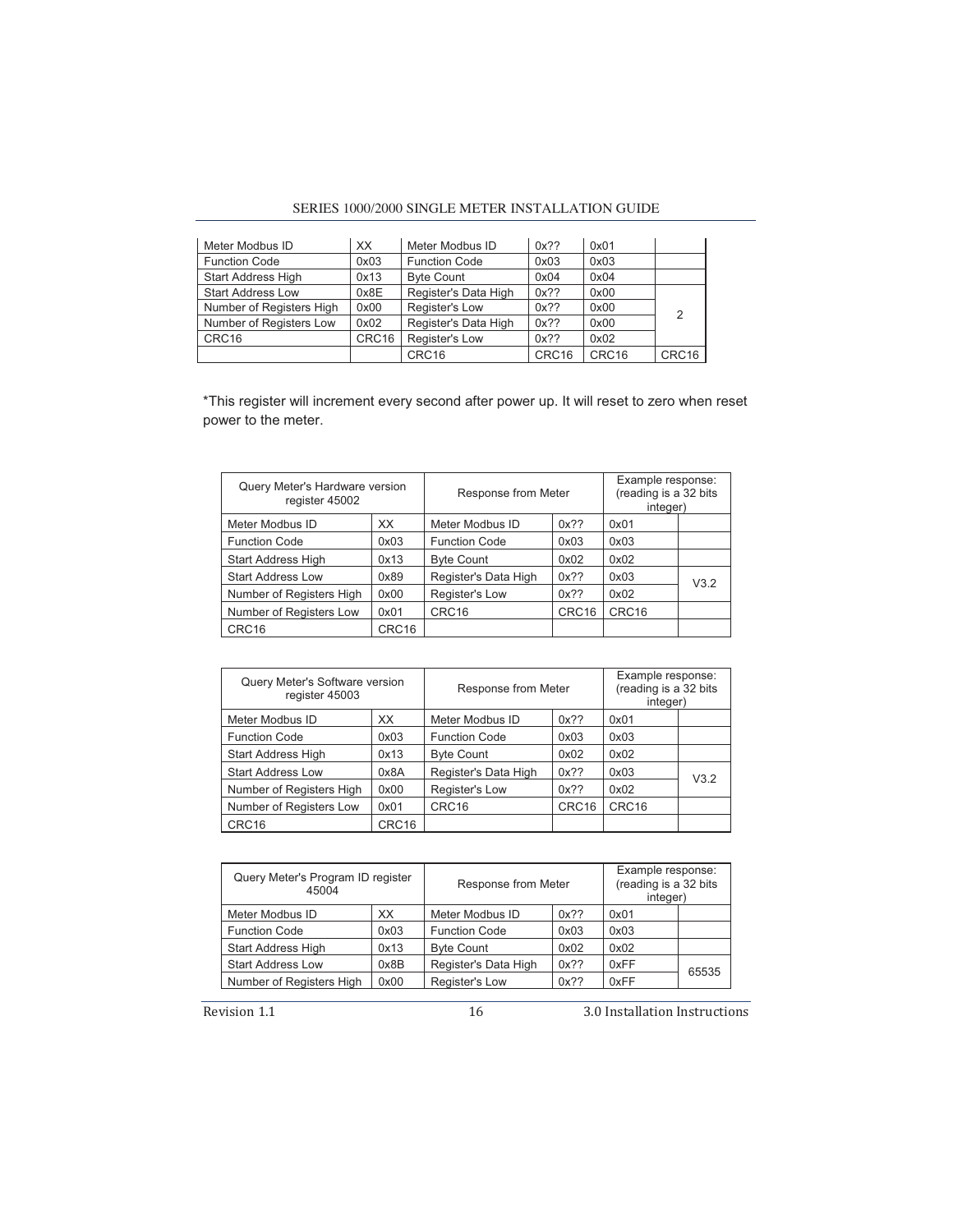#### SERIES 1000/2000 SINGLE METER INSTALLATION GUIDE

| Number of Registers Low                                     | 0x01  | CRC <sub>16</sub>    | CRC <sub>16</sub> | CRC <sub>16</sub>                                      |  |  |
|-------------------------------------------------------------|-------|----------------------|-------------------|--------------------------------------------------------|--|--|
| CRC <sub>16</sub>                                           | CRC16 |                      |                   |                                                        |  |  |
| <b>Query Meter's Demand Reset</b><br>Counter register 45006 |       | Response from Meter  |                   | Example response:<br>(reading is a 32 bits<br>integer) |  |  |
| Meter Modbus ID                                             | XX    | Meter Modbus ID      | <b>XX</b>         | <b>XX</b>                                              |  |  |
| <b>Function Code</b>                                        | 0x03  | <b>Function Code</b> | 0x03              | 0x03                                                   |  |  |
| <b>Start Address High</b>                                   | 0x13  | <b>Byte Count</b>    | 0x02              | 0x02                                                   |  |  |
| <b>Start Address Low</b>                                    | 0x8D  | Register's Data High | $0x$ ??           | 0x00                                                   |  |  |
| Number of Registers High                                    | 0x00  | Register's Low       | $0x$ ??           | 0x02                                                   |  |  |
| Number of Registers Low                                     | 0x01  | CRC <sub>16</sub>    | CRC <sub>16</sub> | CRC <sub>16</sub>                                      |  |  |
| CRC16                                                       |       |                      |                   |                                                        |  |  |

#### 0x11 - Report Slave Information (Meter Identification Information):

| Query meter's information |         | Response from Meter                                 | Example                                                           |                                       |
|---------------------------|---------|-----------------------------------------------------|-------------------------------------------------------------------|---------------------------------------|
| Meter Modbus ID           | $0x$ ?? | Meter Modbus ID                                     | XX                                                                | 0x01                                  |
| <b>Function Code</b>      | 0x11    | <b>Function Code</b>                                | 0x11                                                              | 0x11                                  |
| CRC16                     | CRC16   | Device ID                                           | 0x31                                                              | 0x31                                  |
|                           |         | <b>Operation Status</b>                             | 0xFF                                                              | 0xFF                                  |
|                           |         | ASCII code for meter P/N<br>and Manufacturer        | Leviton, Model<br>number, hardware<br>version-software<br>vision, | Leviton<br>2N208-021,<br>$V3.2-V3.2,$ |
|                           |         | ASCII code<br>fn (program ID)                       | fn                                                                | fn                                    |
|                           |         | <b>ASCII</b><br>Meter's Program Number              | $0x$ ????                                                         | 45678                                 |
|                           |         | <b>ASCII</b><br><b>Peak Demand Reset</b><br>Counter | $0x$ ??                                                           | 001                                   |
|                           |         | CRC16                                               | CRC16                                                             | CRC16                                 |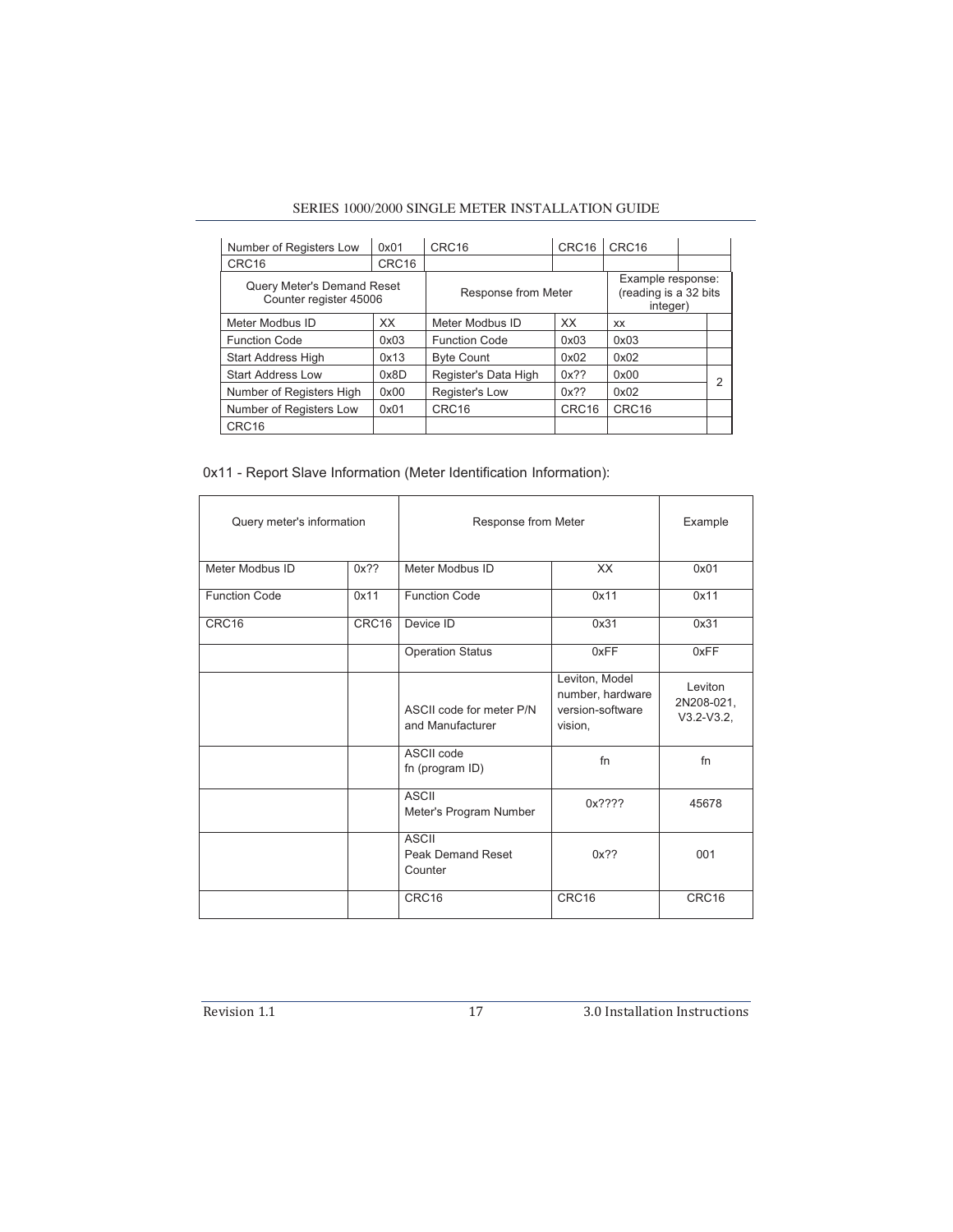#### 0x06 - Preset Register (Meter Peak Demand Remote Reset)

| Reset Max. Demand (kW)<br>Write 0xAA command to register 0x01F4 to<br>reset peak demand |       |  |  |
|-----------------------------------------------------------------------------------------|-------|--|--|
| Meter Modbus ID                                                                         | XX    |  |  |
| <b>Function Code</b>                                                                    | 0x06  |  |  |
| <b>Start Address High</b>                                                               | 0x01  |  |  |
| <b>Start Address Low</b>                                                                | 0xF4  |  |  |
| Demand Reset Command High                                                               | 0x00  |  |  |
| Demand Reset Command Low                                                                | 0xAA  |  |  |
| CRC16                                                                                   | CRC16 |  |  |

0x10 - Preset Multiple registers (Setup Modbus ID)

| Setup meter's Modbus ID<br>Modbus ID Address 0x1388 | Example           |       |
|-----------------------------------------------------|-------------------|-------|
| Meter Modbus ID                                     | XX                | XX    |
| <b>Function Code</b>                                | 0x10              | 0x10  |
| <b>Start Address High</b>                           | 0x13              | 0x13  |
| <b>Start Address Low</b>                            | 0x88              | 0x88  |
| Number of registers High                            | 0x00              | 0x00  |
| Number of registers Low                             | 0x02              | 0x02  |
| <b>Byte Count</b>                                   | 0x02              | 0x02  |
| Data 2 High<br>(Desired Modbus ID)                  | $0x$ ??           | 0x00  |
| Data 2 Low<br>(Desired Modbus ID)                   | $0x$ ??           | 0x12  |
| CRC16                                               | CRC <sub>16</sub> | CRC16 |

<sup>1</sup>The Meter program ID (fn) transmitted via the RS485 port is unique and correlated in Leviton test records to the serial number found on the meter label.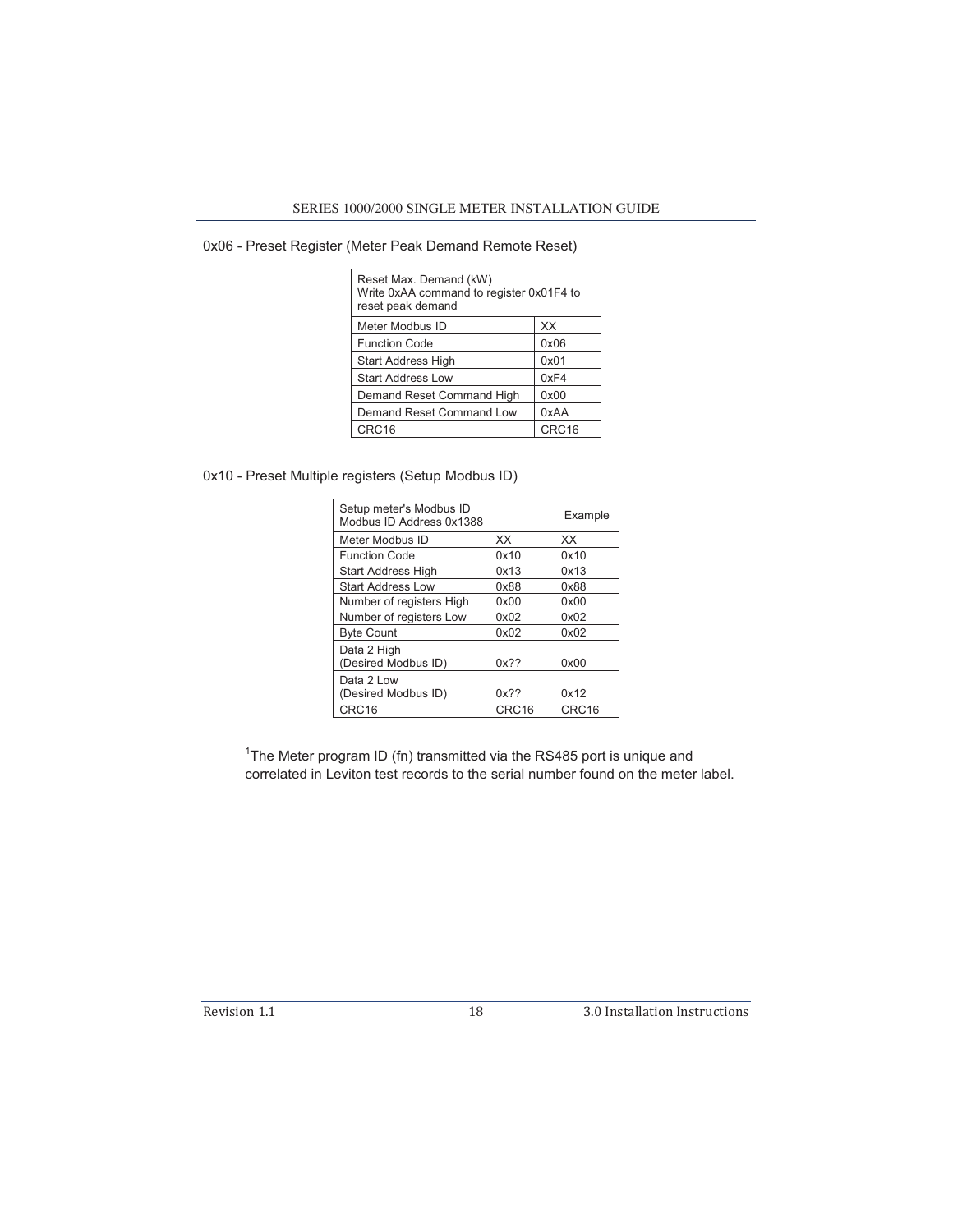#### **3. Installation Instructions**

The following section contains installation and wiring instructions for the Leviton Series 1000 and 2000 individual meter in enclosure. If technical assistance is required at any point during the installation, contact information can be found at the end of this manual. Leviton is not responsible for damage to the meter caused by incorrect wiring.

#### 3.1. Explanation of Warning Symbols



Indicates the need to consult the operation manual due to the presence of a potential risk.



Indicates the presence of electric shock hazards. Prior to proceeding, de-energize the circuit and consult the operation manual.

Indicates that the equipment is protected throughout by double insulation.

#### 3.2 Safety Precautions

| WARNING                                                                                                                                                                                       |  |  |  |  |  |
|-----------------------------------------------------------------------------------------------------------------------------------------------------------------------------------------------|--|--|--|--|--|
| Installation of electric meters requires working with possibly hazardous voltages.<br>٠<br>These instructions are meant to be a supplement to aid trained, qualified<br>professionals.        |  |  |  |  |  |
| Turn off all power supplying the equipment before performing any wiring<br>operations and test that the power is off. Use a properly rated voltage sensing<br>device to confirm power is off. |  |  |  |  |  |
| Bonding is not automatic for metal conduit connections; separate bonding is to<br>٠<br>be provided.                                                                                           |  |  |  |  |  |
| Installations should be done in accordance with local codes and current National<br>٠<br>Electric Code requirements.                                                                          |  |  |  |  |  |
| Equipment used in a manner not specified by this document impairs the<br>٠<br>protection provided by the equipment.                                                                           |  |  |  |  |  |
| <b>Failure to follow these warnings could result in death, injury or property damage.</b>                                                                                                     |  |  |  |  |  |
| .<br>$\sim$ $\sim$ $\sim$                                                                                                                                                                     |  |  |  |  |  |

#### 3.3 Preparation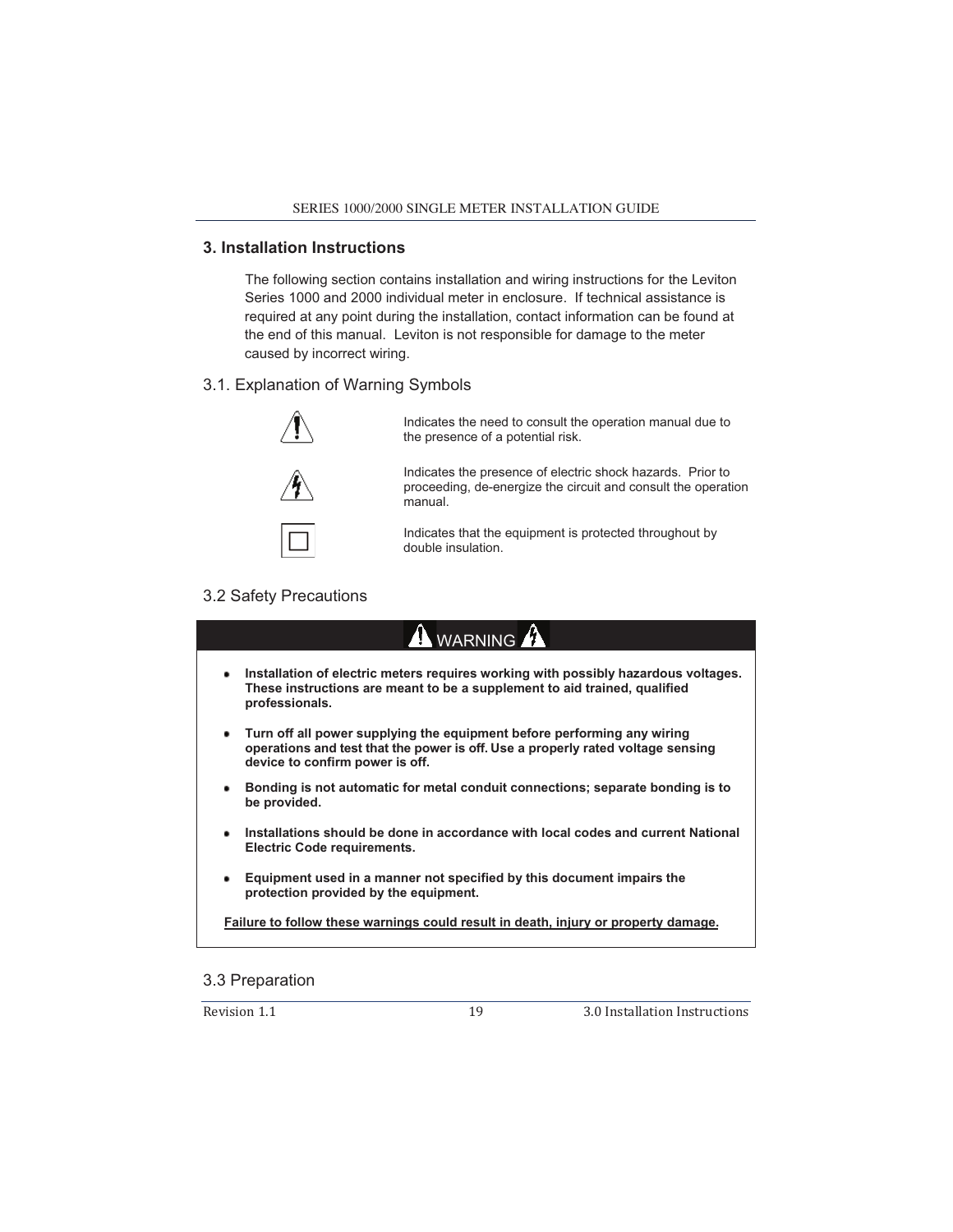1. Verify the model number and electrical specifications of the device being installed to confirm they are appropriate for the intended electrical service (see Section 2).

2. Consult local codes for any possible permits or inspections required before beginning electrical work.

3. Ensure the conduit for the installation is appropriate for the intended application. UL Type 4X conduit and conduit fittings required for outdoor applications.

4. Make sure all tools to be used during installation have proper insulation ratings.

5. Look inside the electrical panel for possible exposed wire, broken wire, damaged components or loose connections.

#### 3.4 List of Materials

- Series 1000 or 2000 meter, enclosure and associated mounting materials.
- Line 1, Line 2, Line 3 and Neutral hook-up wires as needed for the electrical service. Wires must be 18 AWG or larger and insulated for 600 VAC min.
- Current Transformers (CTs): This product is designed for use with Leviton CTs; see Section 2.2 for details.
- Conduit and fittings as appropriate. UL Type 4X conduit and fittings must be used for outdoor applications to maintain the rating of the installation.

#### 3.5 Mounting the Enclosure

3.5.1 Mounting Location

- Series 1000 and 2000 meters require a switch or circuit breaker as part of the building installation.
- The switch or circuit breaker must be marked as the disconnecting device for the meter.
- It is recommended that the enclosure be mounted near the disconnecting device in an area with adequate ventilation.
- The enclosure should not be positioned in a manner that makes it difficult to operate the disconnecting device.
- Ensure that the CT and voltage lead lengths (and conduit lengths) are capable of reaching the enclosure from the load center.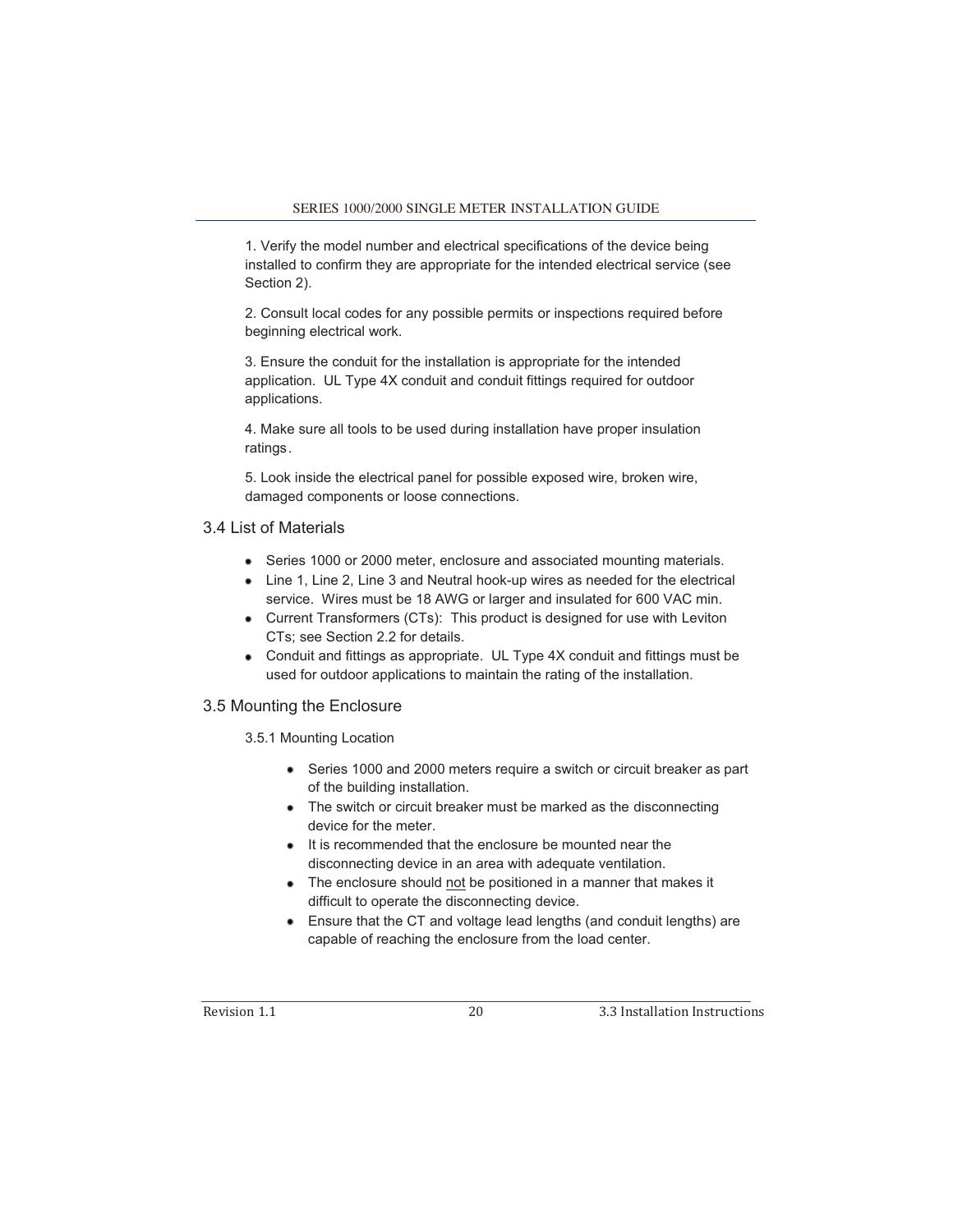If a suitable mounting location near the load center cannot be found, additional in-line fuses or circuit breaker may be required in accordance with NEC regulations.

#### 3.5.2 Conduit Openings

#### Steel Enclosure

The Series 1000 and 2000 steel enclosure comes with a 1 1/16" knockout (3/4" conduit) on the bottom of the enclosure, and a 7/8" knockout (1/2" conduit) on top of the enclosure. To remove a knockout, use a flathead screwdriver (or other rigid device) to puncture the indentations first, and then pry off and discard the knockout.

#### Outdoor Enclosure

The bottom panel and lower half of the side panels work best for conduit opening locations in outdoor single meter enclosures. Select the location that makes wire installation easiest for the given environment. If the side panels are used, holes should be centered approximately half an inch from the bottom of the enclosure. Hole sizes must be appropriate to fittings, and large enough to fit all voltage and CT wiring (4-10 18 AWG min. wires insulated for 600 V min.). Care should be exercised to keep drill bit away from components inside the enclosure. **UL Type 4X conduit and fittings must be used in order to maintain the outdoor rating of the enclosure.**

#### 3.5.3 Mounting Procedure and Conduit Installation

1. For outdoor enclosures, attach the mounting brackets to the back of the enclosure with the four provided screws as shown in Figure 6.

2. Fasten the enclosure to the selected surface using the provided mounting holes (steel enclosure) or mounting brackets (plastic enclosure). Figure 7 depicts the mounting holes for the steel enclosure. See Section 1.4 for mounting dimensions.

3. Verify that the enclosure is not loose and that all connections are secure.

4. Attach the conduit between enclosure and load center, routing wires as necessary for later use.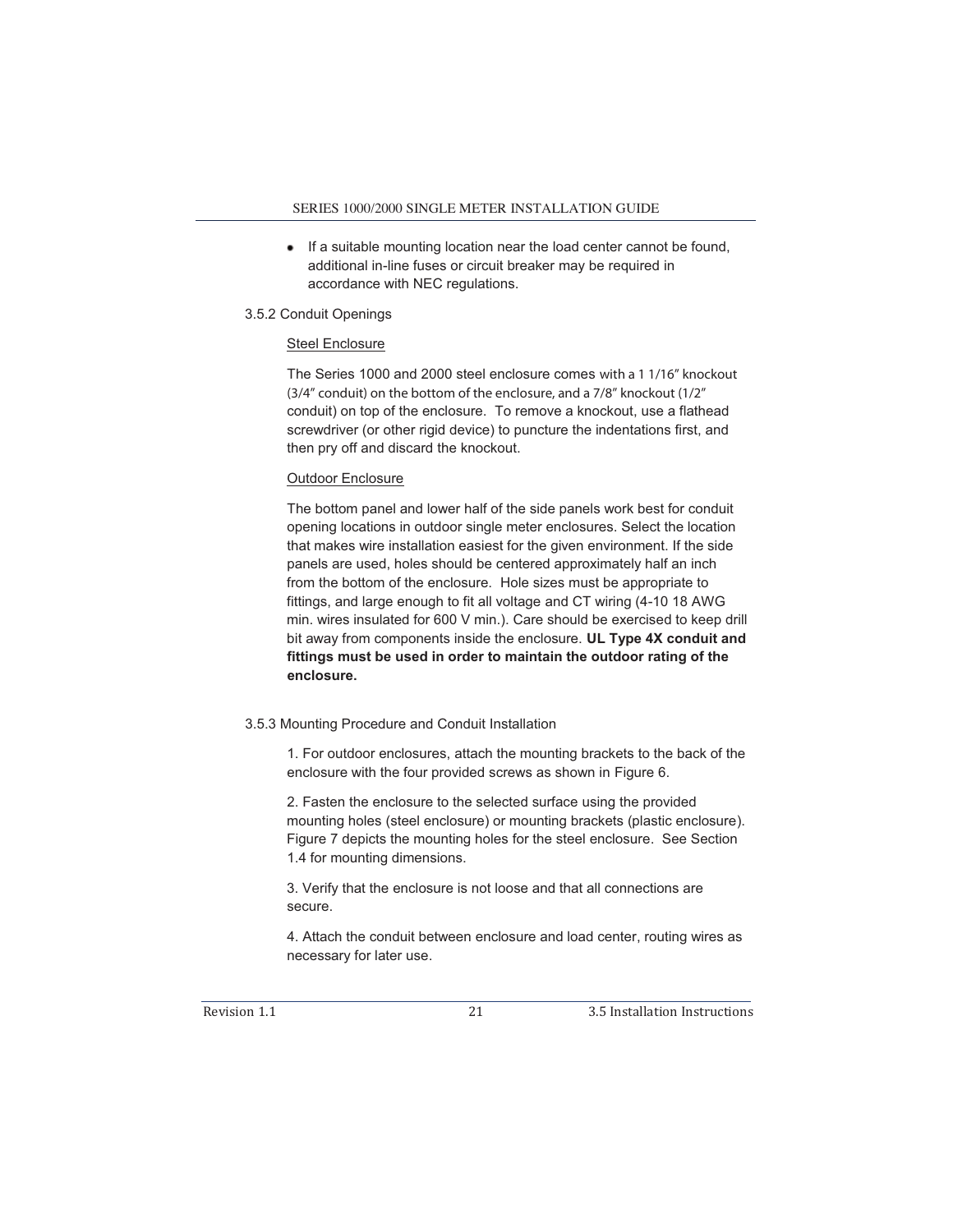5. Make sure the conduit fittings are aligned properly and tightened securely to prevent moisture from entering the enclosure (outdoor applications).





Figure 7: Plastic enclosure mounting brackets



Figure 8: Steel enclosure mounting holes

#### 3.6 Installation of Voltage Lines



#### **Confirm that service is disconnected before any connections are made.**

- 1. Connect 18 AWG min., 600 V min. insulated wiring for Line voltages and Neutral to the appropriate locations in the breaker panel, in accordance with all national and local electrical codes. See wiring diagrams in Figure 10 through Figure 13 at the end of this section.
- 2. Route wires through the conduit if not already done.
- 3. Trim the wire to the appropriate length to avoid coils of excess wiring.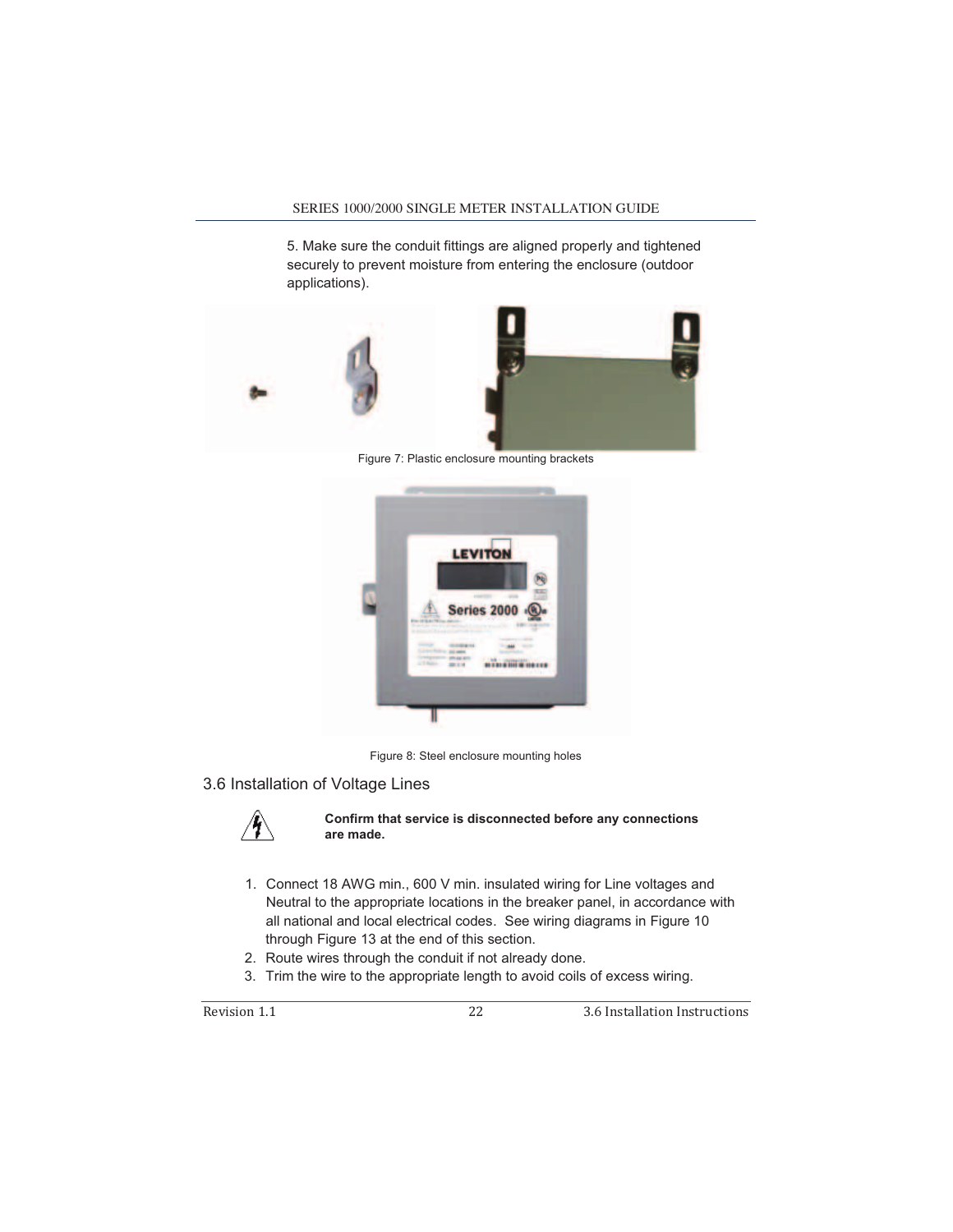4. Strip wiring to approximately .300 inches if needed and connect to the appropriate terminals. Wires should be tightened so that they are held snuggly in place, but do not to over-tighten, as this may compress and weaken the conductor.

#### 3.7 Variations and Installation of Current Transformers



**To reduce risk of electric shock, always open or disconnect the circuit from the power distribution system of a building before installing or servicing current transformers.** 



In accordance with NEC, CTs may not be installed in any panel board where they exceed 75% of the wiring space of any cross-sectional area.

General Requirements:

- Splices on the CT leads must be within the meter enclosure, not inside the conduit. Wire insulation should be stripped so that the bare conductor length that connects to the meter terminal block does not exceed 0.300 inches.
- CTs should be securely fastened such that they will not slide down to live terminals.
- Wires should be tightened so that they are held snuggly in place, but do not to over-tighten, as this may compress and weaken the conductor.
- Current and voltage inputs must be installed 'in phase' for accurate readings (e.g. CT1 on Line 1, CT2 on Line 2, CT3 on Line 3).

#### CT Variations

 Leviton solid core CTs (Figure 8): In accordance with CT label, the LINE side of the CT must face incoming Line. White lead connects to X2 of CT connection (CT1:X2, CT2:X2 or CT3:X2). Colored lead connects to X1 of the corresponding CT connection (CT1:X1, CT2:X1 or CT3:X1).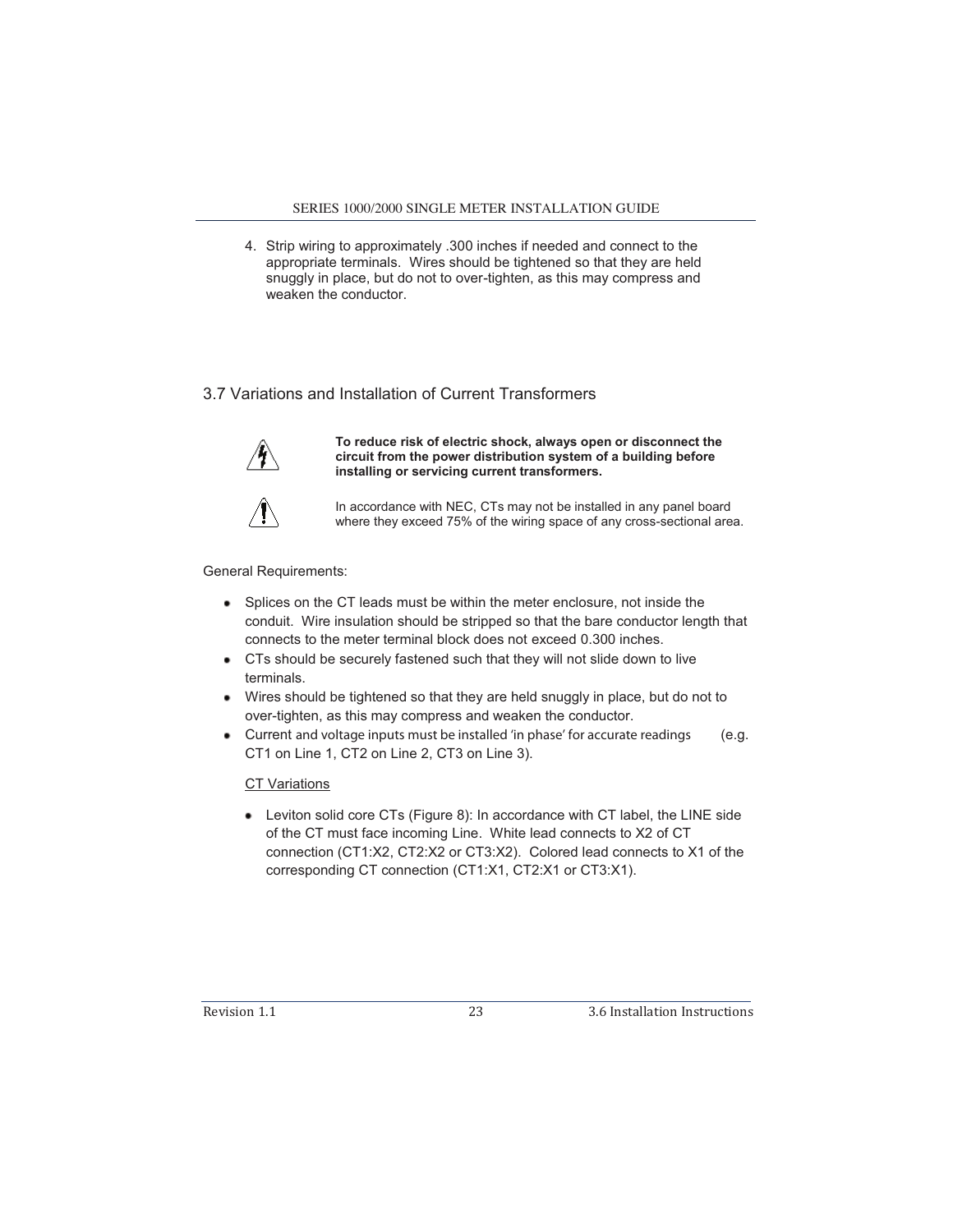

Figure 9: Leviton solid core CTs

Installing solid core CTs

- 1. Route CT wires through the conduit if not already done.
- 2. Trim the wire to the appropriate length to avoid coils of excess wiring.
- 3. At meter, strip insulation from wires to approximately .300 inches.
- 4. Connect CT leads to the appropriate terminals as described above.
- 5. With power turned off, disconnect each monitored conductor and slide on a CT, ensuring the CT is correctly oriented as noted above.
- 6. Reconnect the conductors.
- Leviton split core CTs (Figure 9): The side with the white dot or labels as shown in Figure 10 (H1) must face the incoming LINE. White wire connects to X2 terminal, black wire connects to X1 terminal.



Figure 10: Leviton split core CTs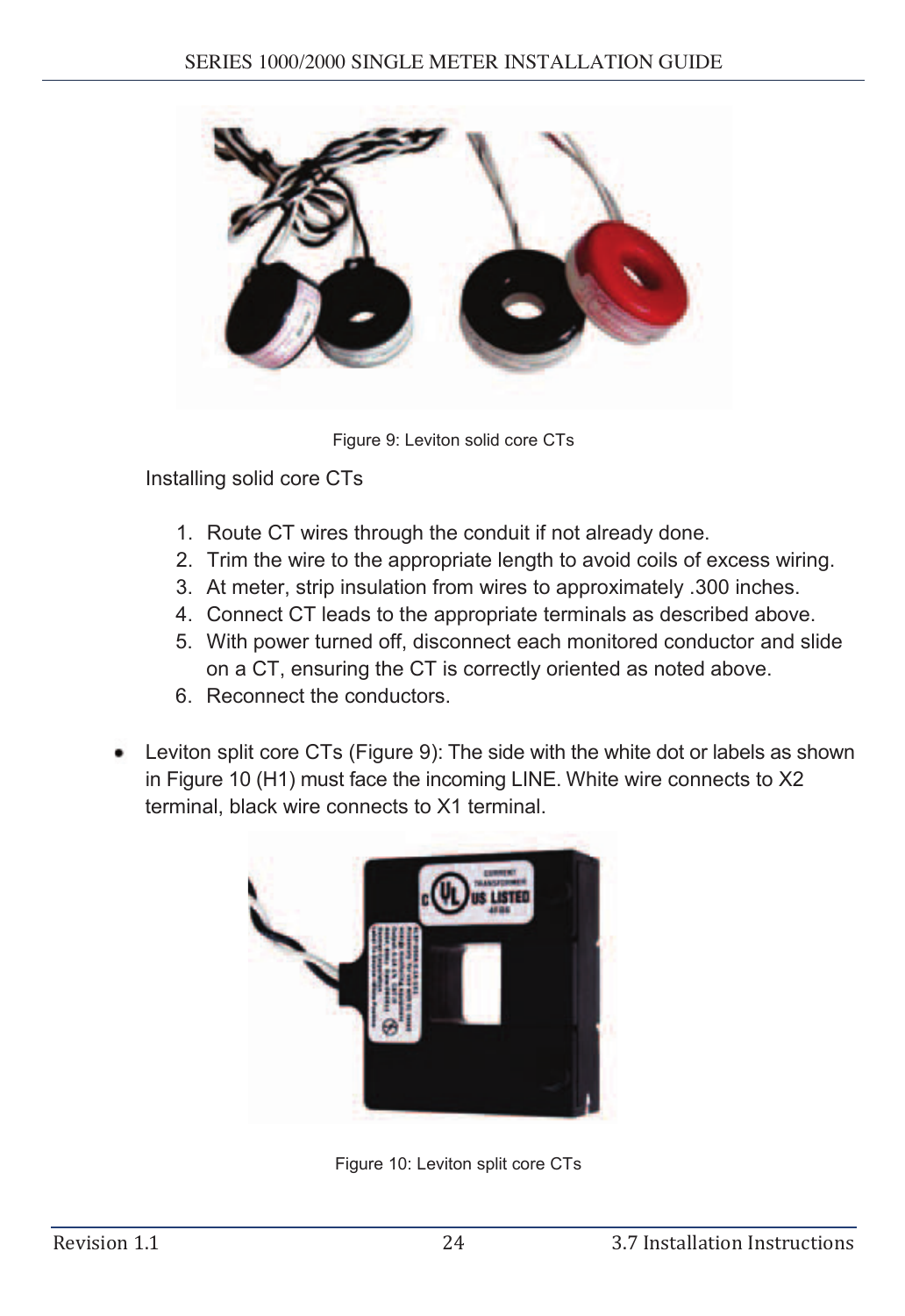Installing split core CTs

- 1. Route CT secondary wires through conduit if not already done.
- 2. Trim the wire to the appropriate length to avoid coils of excess wiring.
- 3. Strip wiring to approximately .300 inches.
- 4. Connect the CT leads to the appropriate meter as described above.
- 5. With power to the conductors turned off, place one CT around each conductor, ensuring that the white dot is facing the line side.

Failure to install CTs in the correct orientation and on the correct phase will lead to inaccurate meter readings. Figure 10 through Figure 13 show wiring diagrams for the various voltage configurations.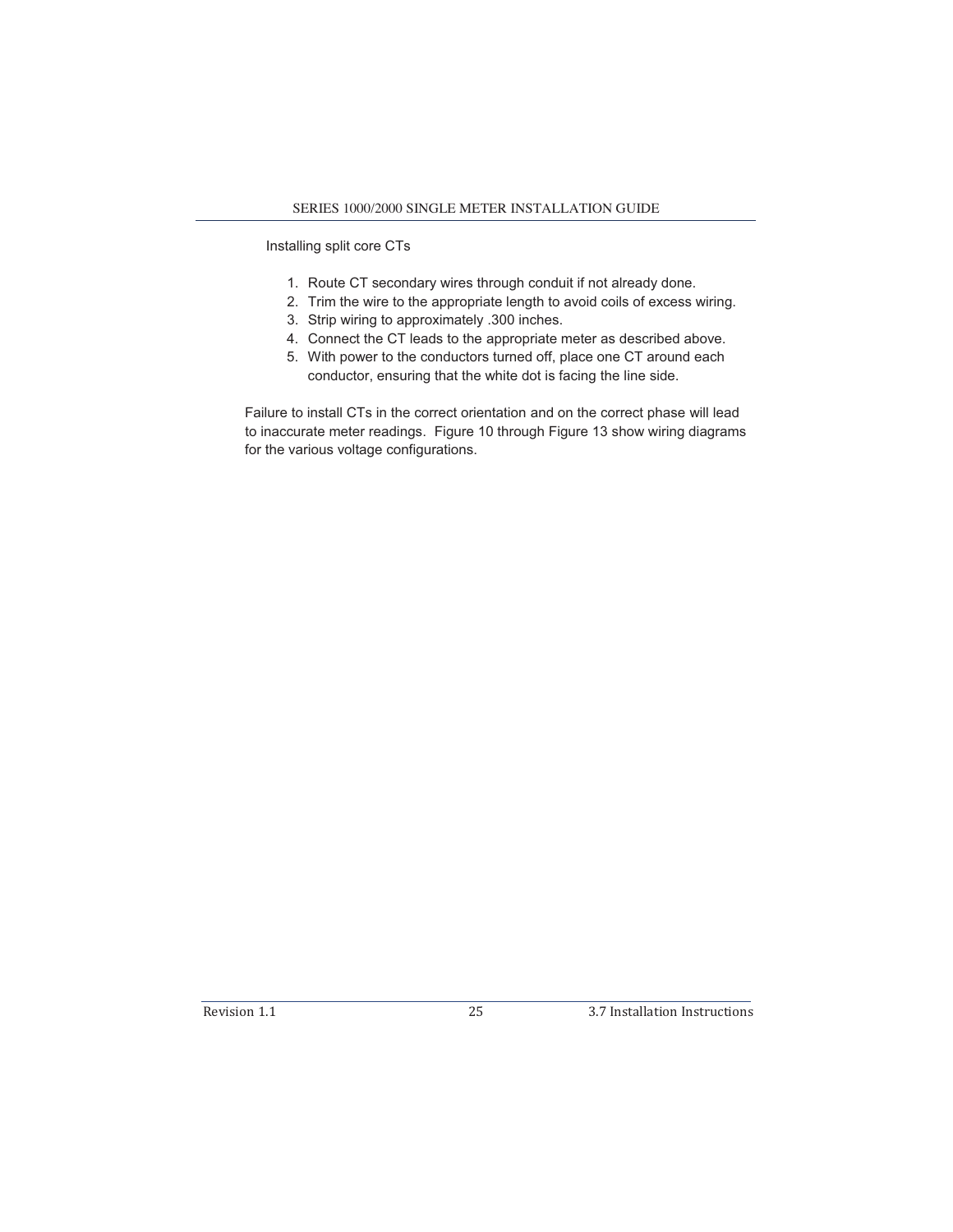

Figure 11: 1-phase, 2-wire hookup diagram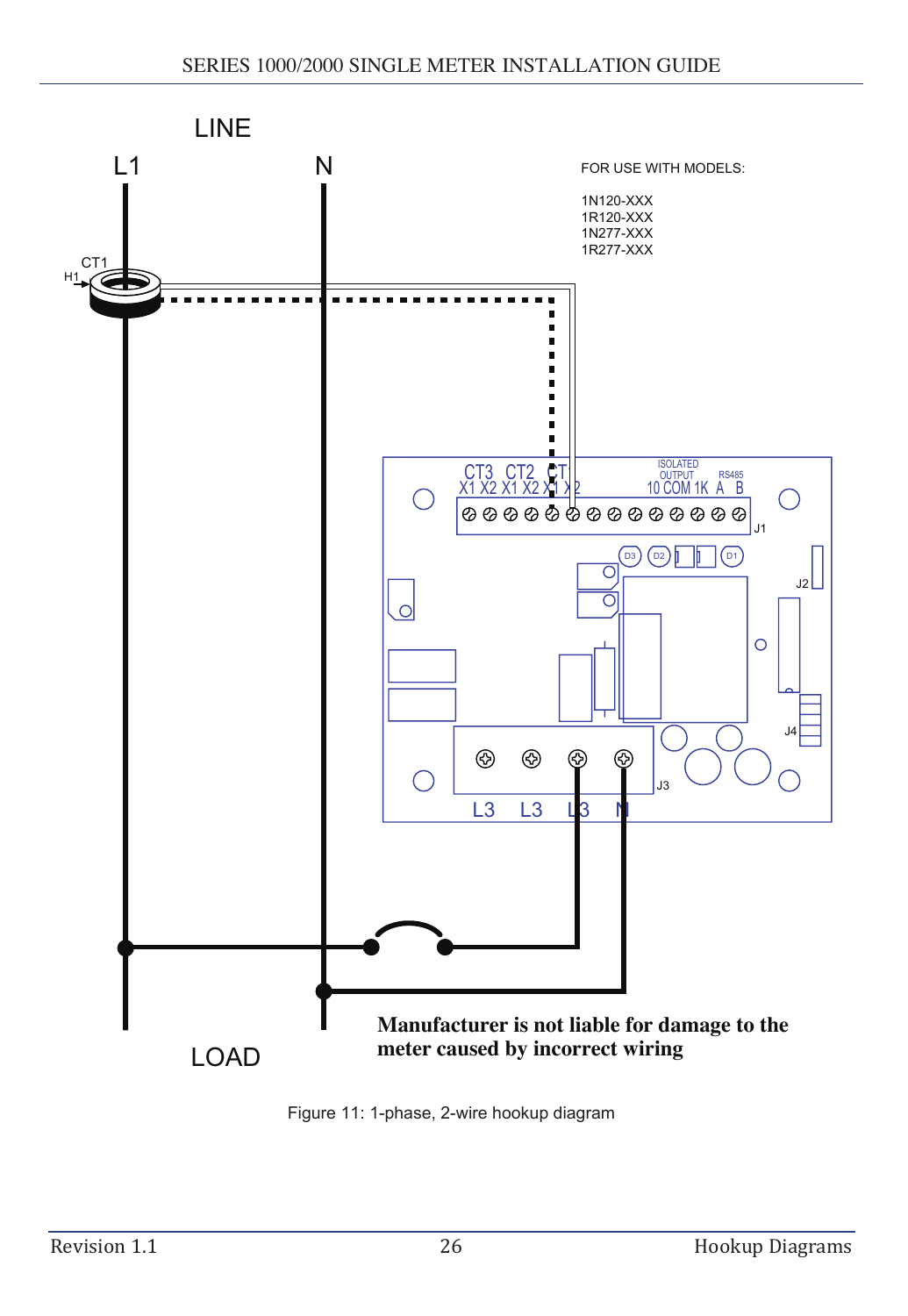

Figure 12: 1 or 2 phase, 3-wire hookup diagram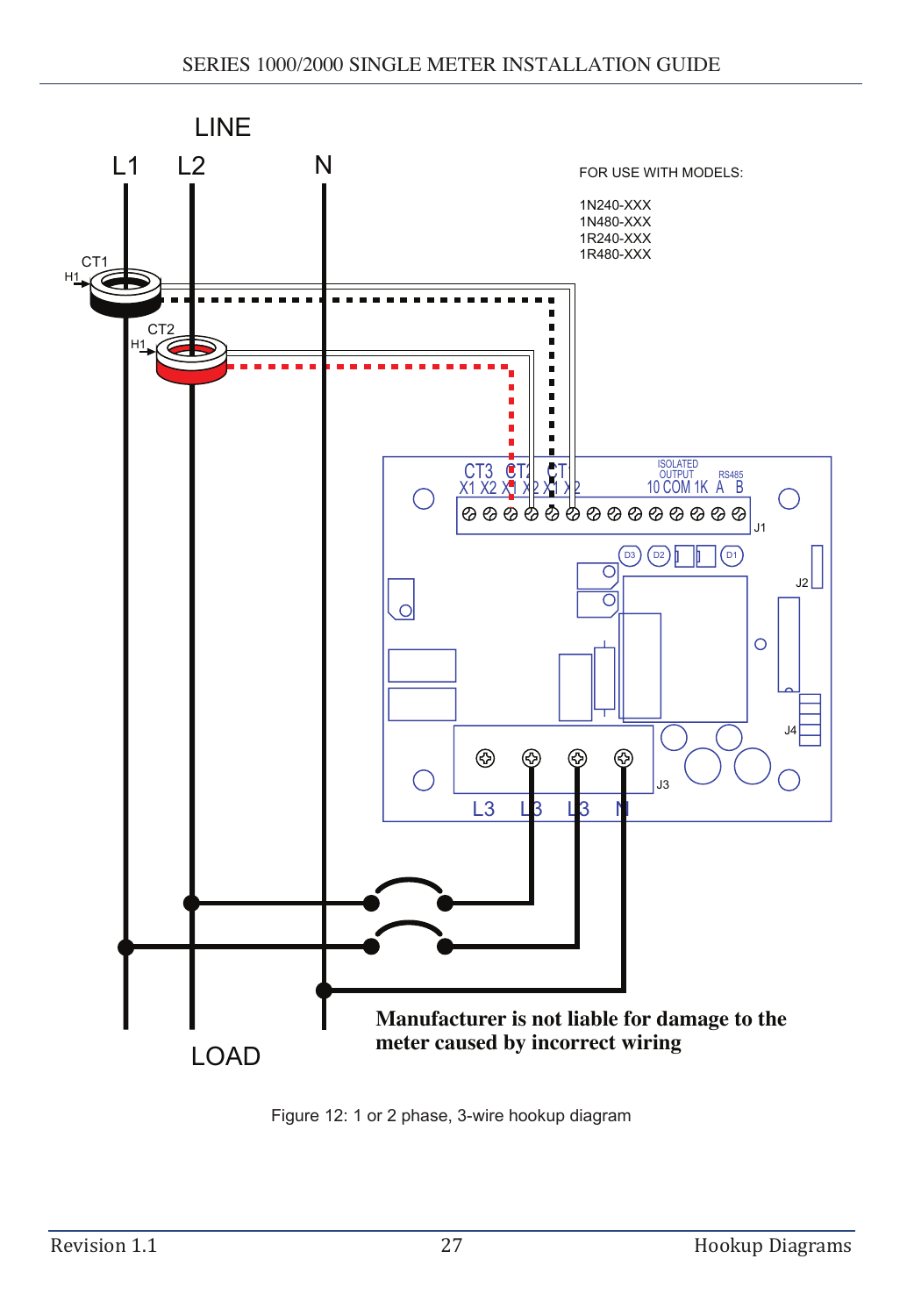

Figure 13: 3-phase, 4-wire Wye hookup diagram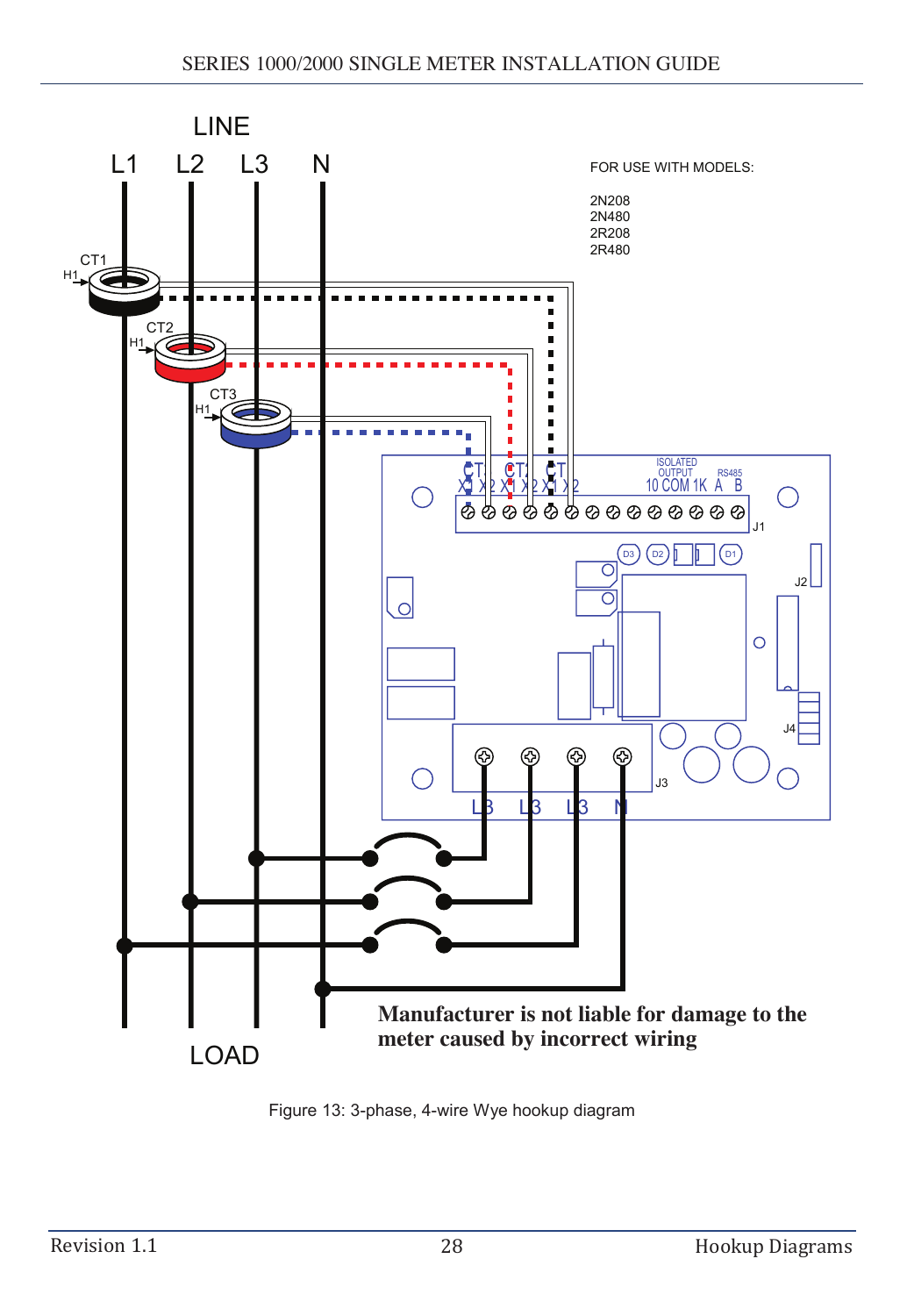

Figure 14: 3-phase, 4-wire Grounded Delta hookup diagram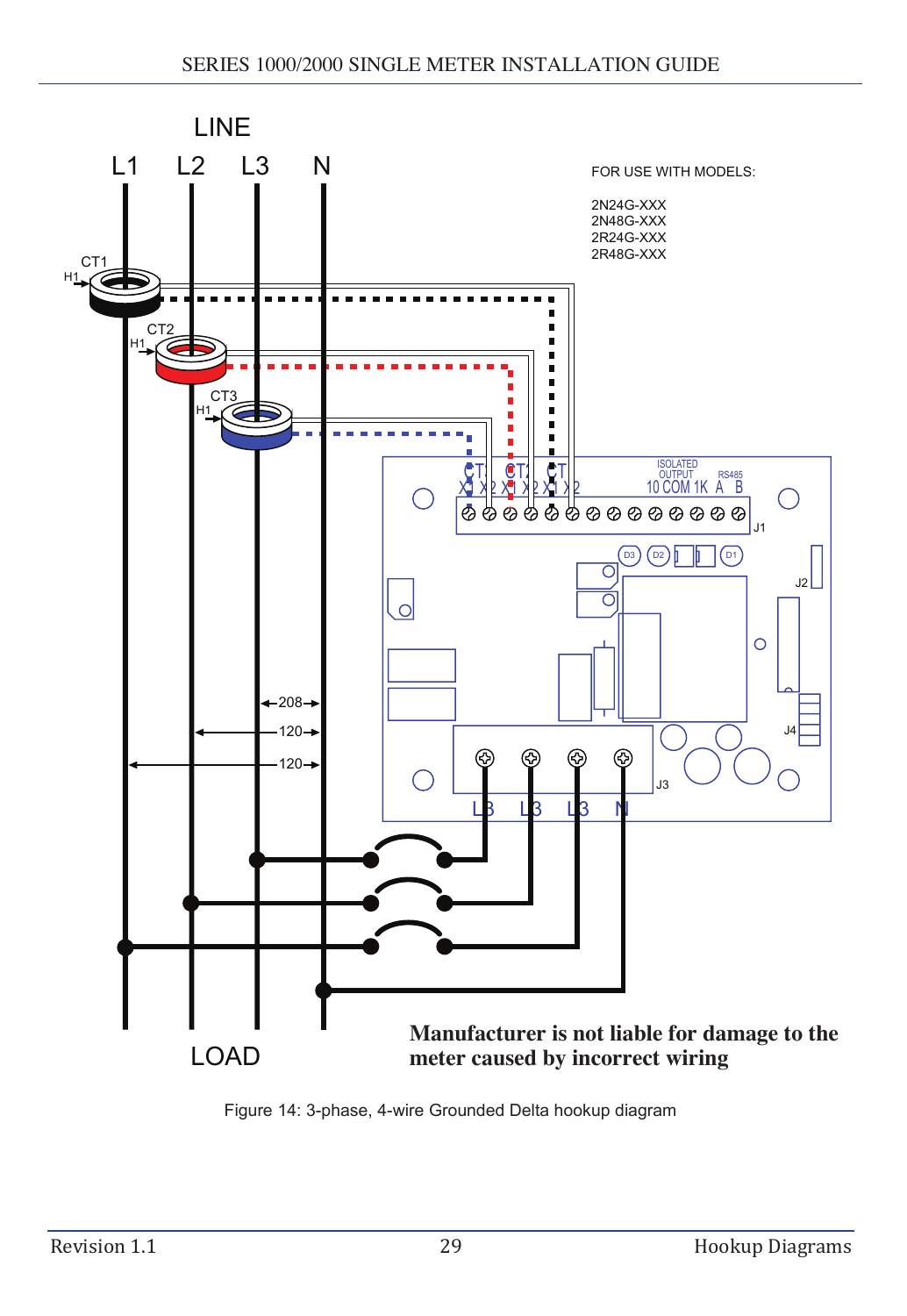#### 3.8 Testing the Installation

#### Testing Voltage

Voltage should also be tested using an AC Voltmeter to verify that the voltage across voltage line terminals (L1, L2, and L3 to Neutral) is not in excess of the maximum rated voltage in section 2.2.

#### CT Reverse Phase Indicator

Series 1000 and 2000 meters have a red reverse phase indicator LED as described in section 2.3. **There must be a load drawing more than 1 Amp connected to the meter in order for the reverse phase LED to function correctly**. If this LED is on (with a sufficient load), power down the voltage supply and verify that all CTs are installed correctly.

#### Load LEDs

The load LEDs are described in section 2.3. These LEDs should be pulsing at 50% duty cycle when the meter is connected properly and a constant load is applied. Without a proper load, the load LEDs could be on or off.

#### LCD Display

The Series 1000 and 2000 display is described in Section 2.4. From this description, it is possible to determine if the kWh and/or demand values displayed on the LCD are consistent with the applied load. A load must be applied for the kWh value to show significant changes.

#### **4. Maintenance**

Properly installed meters with sound connections and secure conduit fittings should not require user maintenance. If the meter is functioning abnormally, consult the FAQ/Troubleshooting guide. If the answer cannot be found there, contact Leviton technical support (see Section 6).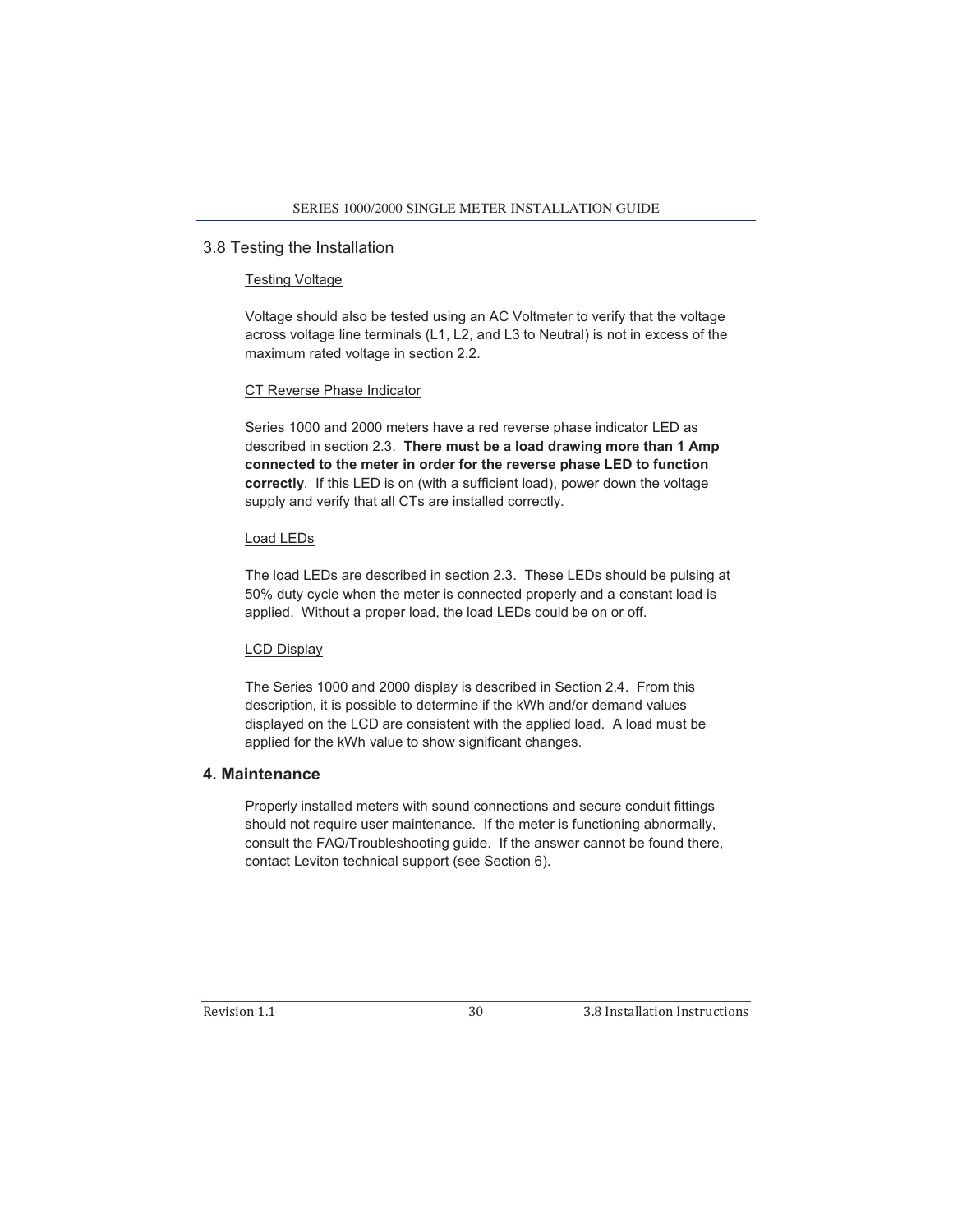#### **5. Troubleshooting/FAQ**

#### Problem Solution

- 
- 

- 3. LCD kWh total isn't incrementing Verify the Load LED is working
- 

- 1. Load LED not flashing **Verify CT** connections and orientations (see Section 3.7)
	- Make sure there is sufficient load to draw a significant current
	- Test the voltage being supplied to the meter using an AC voltmeter
- 2. Registered consumption low **Check to make sure the reverse phase** LED is not on
	- **Even if the reverse phase LED is off,** double-check CT orientations. One CT installed in the incorrect direction doesn't always illuminate the reverse phase LED
	- Make sure that current and voltage connections are in phase (see Sections 3.6 and 3.7)
	- **From the LCD test screen (see Section** 2.4), make sure all segments are working correctly
	- Check power connections and fuses
	-
	- Check to ensure the ribbon cable connecting the meter to the LCD is securely fastened
- 4. Reverse phase LED illuminated Verify orientation and connection of CT wires (see Section 3.7)
	- **Ensure that phasing is correct (CT1 on** Line 1, CT2 on Line 2, CT3 on Line 3)
	- Verify that a load drawing more that 1 Amp is connected to the meter

#### FAQ

**Q: Can you use additional sets of current transformers (CT's) with a submeter to accommodate more circuits?** 

A: Yes, you can use up to three sets of CT's in parallel per meter. Just make sure the current rating per phase is not exceeded. Consult Leviton technical support for more information (see Section 6).

#### **Q: Can voltage input wires and current transformer secondary wires be routed through the same conduit?**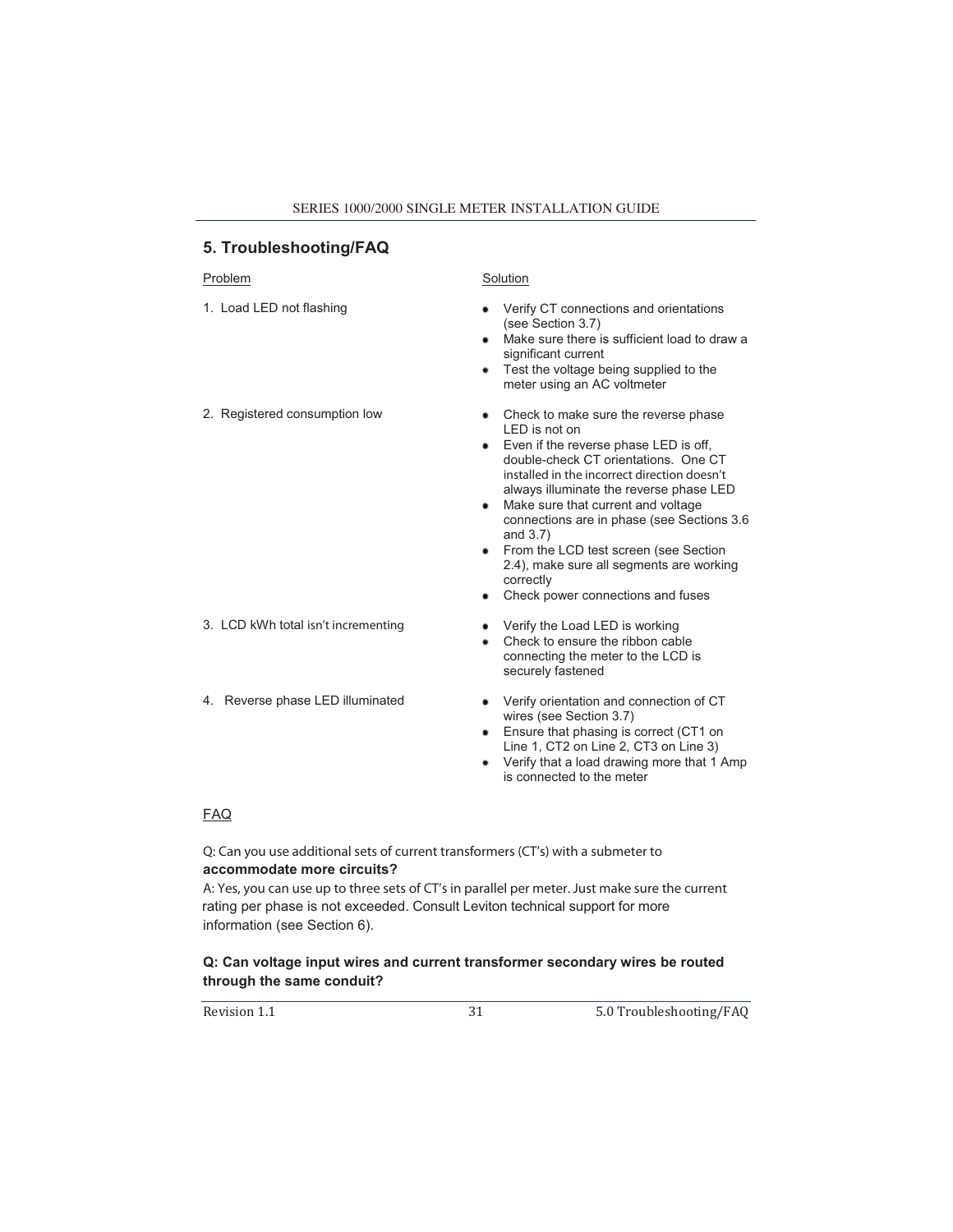A: Yes, provided you are using Leviton supplied CTs. Alternate CTs must have a 0.1 A max secondary rating and 18 AWG min. wires with at least 300 VAC insulation rating.

#### **Q: Can digital output wires be routed through the same conduit as voltage input and current sensing wires?**

A: No. In accordance with NEC and UL requirements, Class 2 wiring (digital outputs) must be separated from Class 1 wiring.

#### **Q: I accidentally installed my CTs backwards; can I switch the X1 and X2 terminal connections instead of flipping the CT?**

A: Meters are tested and approved for accuracy with CTs installed in the correct orientation. Installing CTs backwards and inverting the terminal connections has a slight affect on meter accuracy.

#### **Q: Why are the current transformers color coded (Black & white, red & white, and blue & white)?**

A: CT1 needs to monitor the same phase used to power the meter on line 1, CT2 needs to monitor the same phase used to power line 2. Color coding helps the installer maintain correct phasing.

#### **Q: I have a Series 2000 demand meter, how do I reset it?**

A: The demand can be reset using the key switch located next to each meter label. During the peak demand display interval, rotate the key switch clockwise and return it to its original position. The kWh total is non-resettable. For more information see

2.4 Display Specifications.

#### **Q: Can I request information through the RS485 port?**

A: The RS485 communications is one-way communication only. Every 5 minutes, the meter transmits information regarding the current readings over the RS485 port. The new Leviton Series 3000 meter offers two-way RS485 communications with Modbus protocol. For more information contact Leviton or visit our website.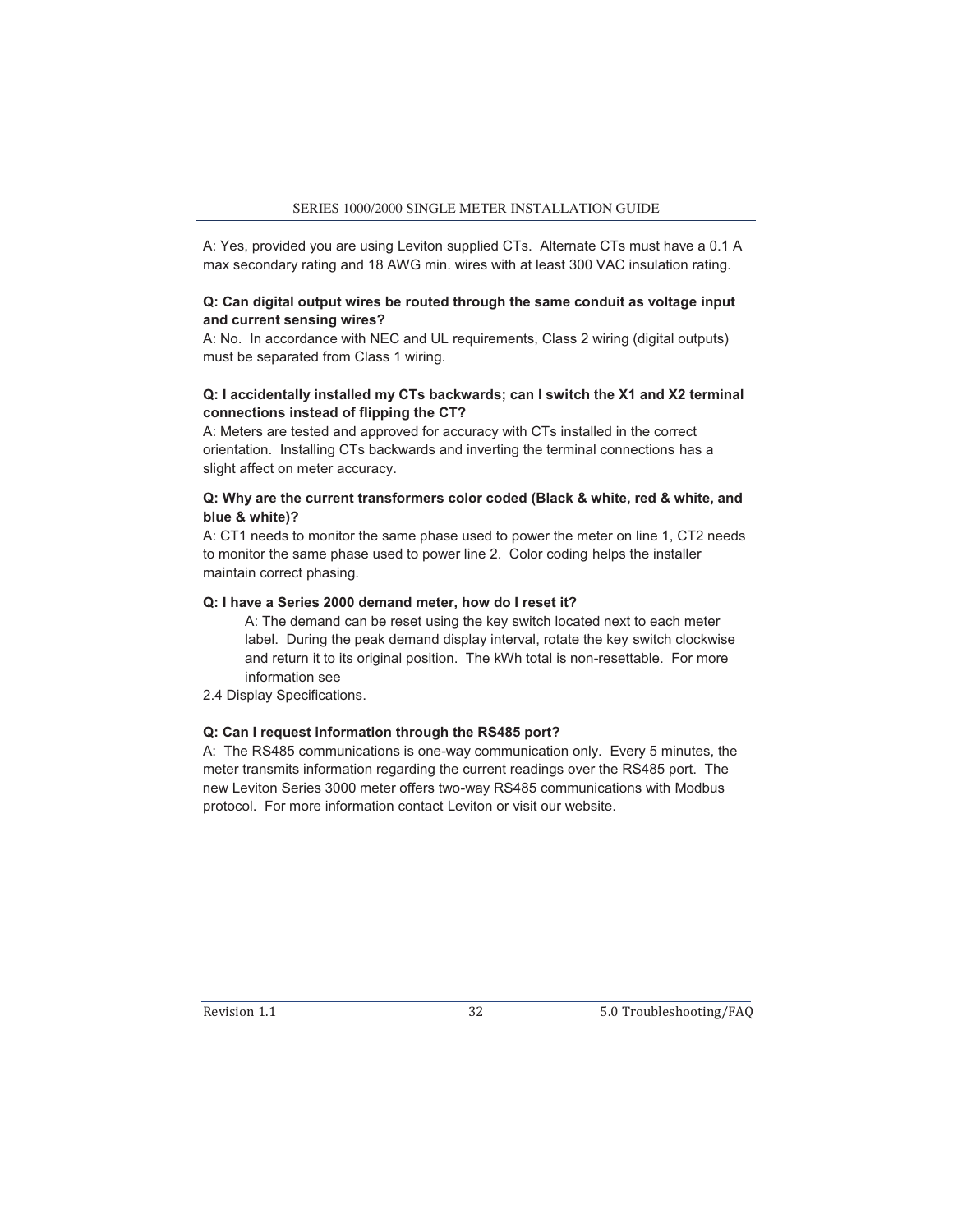#### **6. Contact Information**

#### **Mailing Address**

20497 SW Teton Avenue Tualatin, Oregon 97062

#### **Hours**

Technical Support: Mon-Fri from 6:00 AM-4:00 PM PST

Customer Service: Mon-Fri from 8:00 AM-5:00 PM PST

#### **Telephone Numbers**

1-800-959-6004 Technical Support Toll-free 1-503-404-5501 Technical Support Local Portland, OR 1-503-404-5601 Technical Support Fax

#### **For Orders or General Sales Inquiries**

1-800-736-6682 Customer Service Toll-free 1-503-404-5500 Customer Service Local Portland, OR 1-503-404-5594 Customer Service Fax

#### **7. Returned Material Policy**

After acceptance, all sales of meters are final. Leviton, in its sole discretion, authorizes product returns in appropriate circumstances, subject to such conditions as Leviton may specify. Any such return is subject to the express prior authorization and approval of Leviton. Buyer must notify Leviton at 800-736-6682 (telephone) or 503-404-5594 (fax) and request a Returned Material Authorization Number (RMA Number) and state the specific reason for return. Unauthorized returns will not be accepted.

When requesting an RMA Number please supply the following information:

- 1. Distributors name and address
- 2. Model number of meter
- 3. Original purchase order number
- 4. Reason for return

All paperwork and boxes must be marked with an RMA number issued by Leviton. All authorized returned materials must be shipped freight prepaid to Leviton to the address specified below. Leviton is not responsible for uninsured packages or packages lost by your carrier.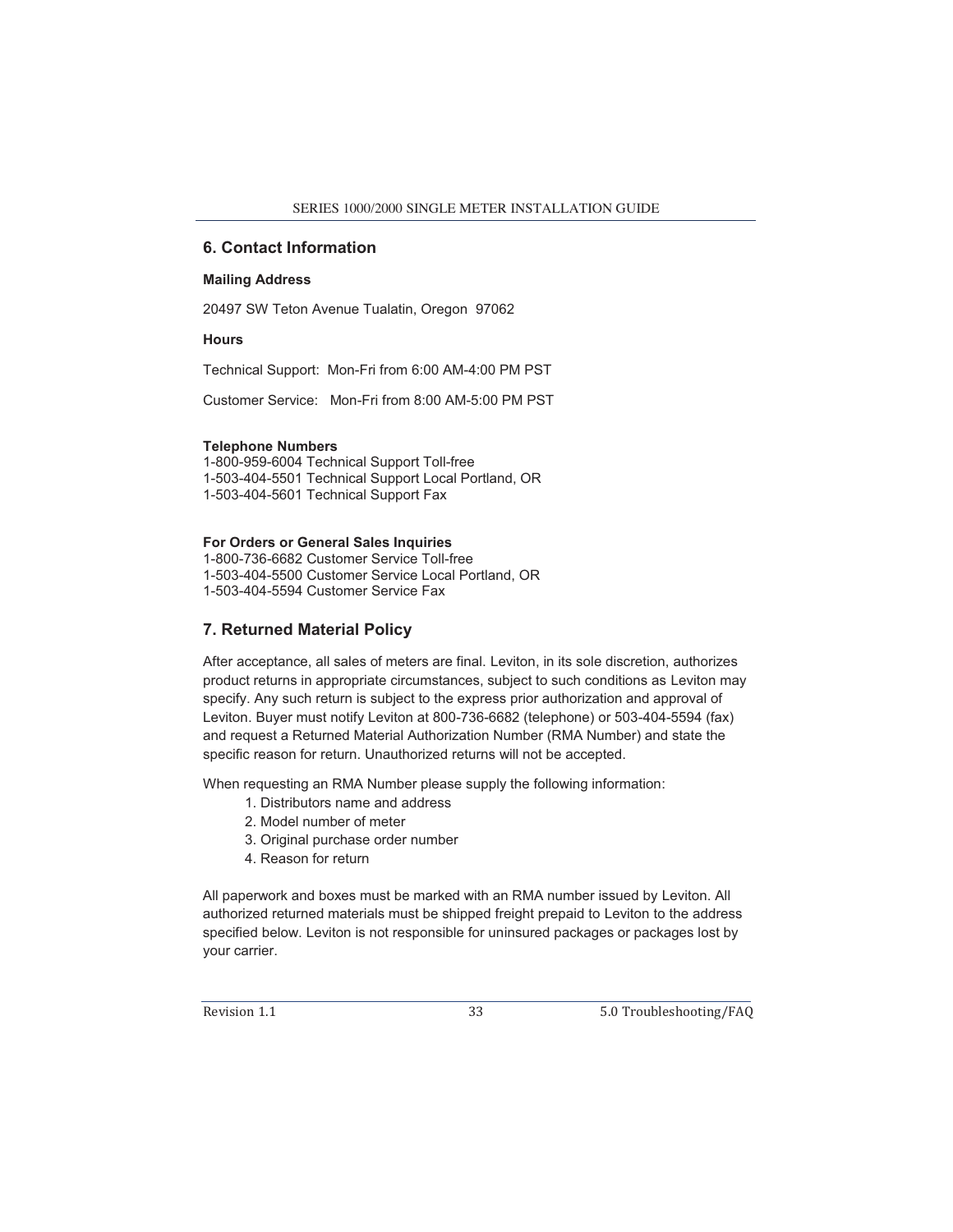Leviton 20497 SW Teton Avenue

Tualatin, Oregon 97062

All returns are subject to a handling/restocking charge, except for product shipped in error or products under warranty. All charges (modification, repair, restock etc) related to returned products will be determined by Leviton upon evaluation. All shipping costs are the responsibility of the buyer.

#### **METERS RETURNED FOR CREDIT\***

Replacement meter ordered  $\cdot$  RMA Number requested by stocking distributor for credit must be *accompanied by a purchase order for material of equal or greater value.*  NO replacement meter ordered 25% Restock Charge

0% Restock Charge

#### **METERS RETURNED FOR REPAIR (STILL UNDER WARRANTY)\***

No defects found  $$75.00$  evaluation charge Defects not covered under warranty<br>
Defects found covered under warranty<br>
Defects found covered under warranty<br>
Charge Defects found covered under warranty

#### **METERS RETURNED FOR EVALUATION (NO LONGER UNDER WARRANTY)\***

Evaluation charge of \$75.00 applies Other charges will apply depending on evaluation by Leviton

\*Prices as of May 01, 2009 and subject to change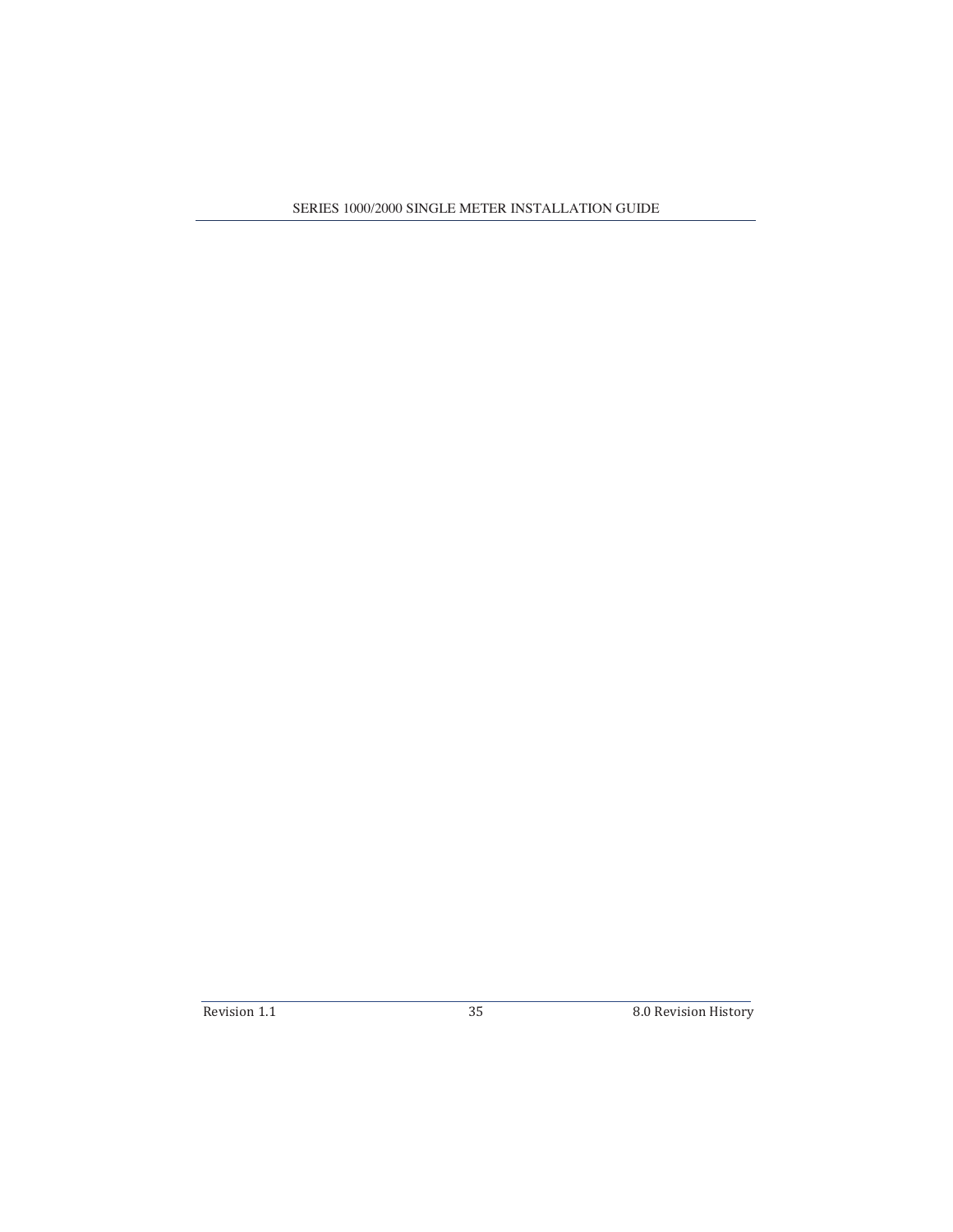**NOTES**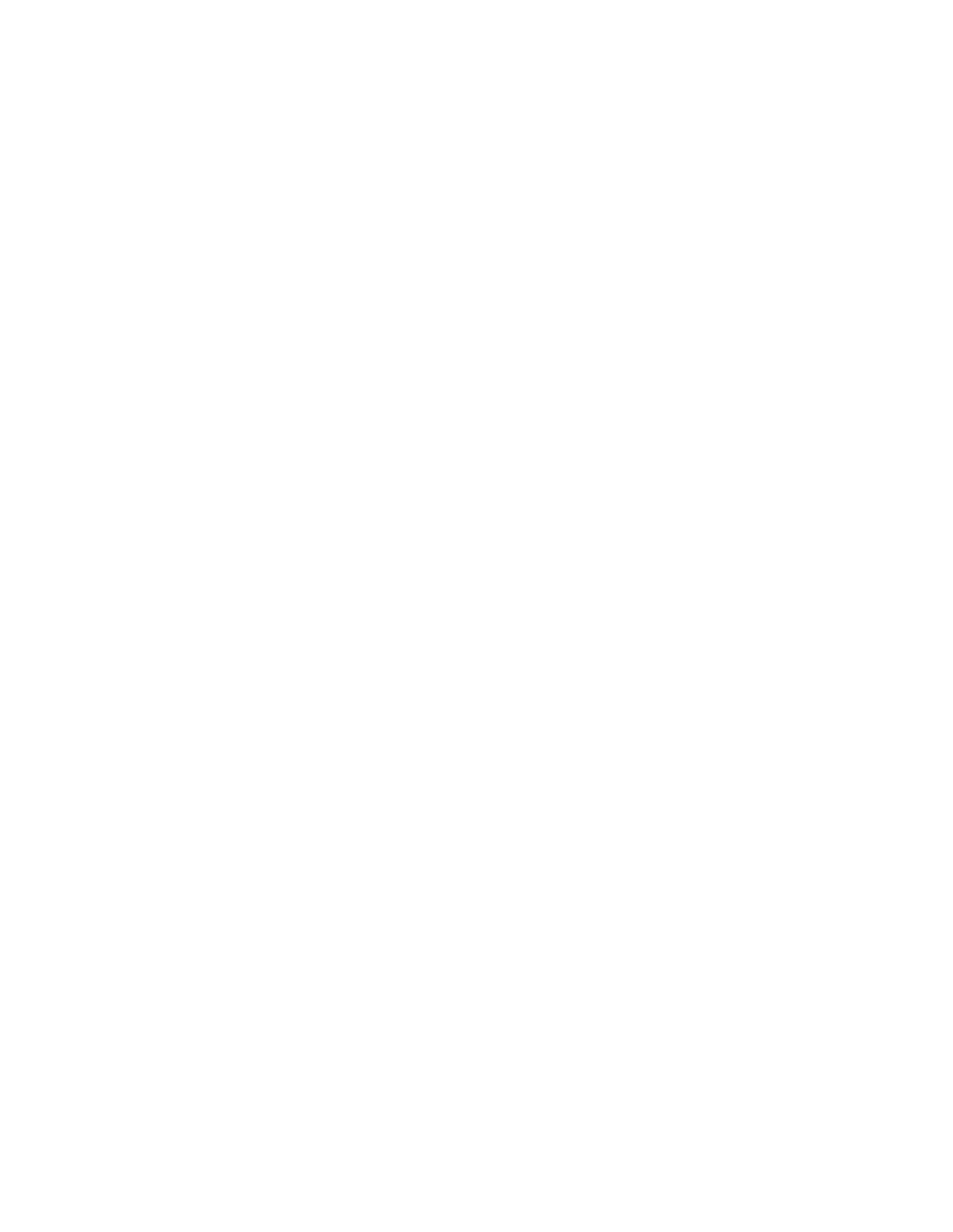

Leviton Lighting Management Systems Division Headquarters 20497 SW Teton Avenue, Tualatin, OR 97062 Customer Service Telephone: 1-800-736-6682 • FAX: 1-503-404-5600 Tech Line: 1-800-959-6004

Leviton Manufacturing Co., Inc. 201 North Service Road, Melivlle, N.Y. 11747 Telephone: 1-800-323-8920 · FAX: 1-800-832-9538

Visit Leviton's Web site at http://www.leviton.com © 2011 Leviton Manufacturing Co., Inc. All Rights Reserved Specifications and Pricing Subject to Change at any time without notice